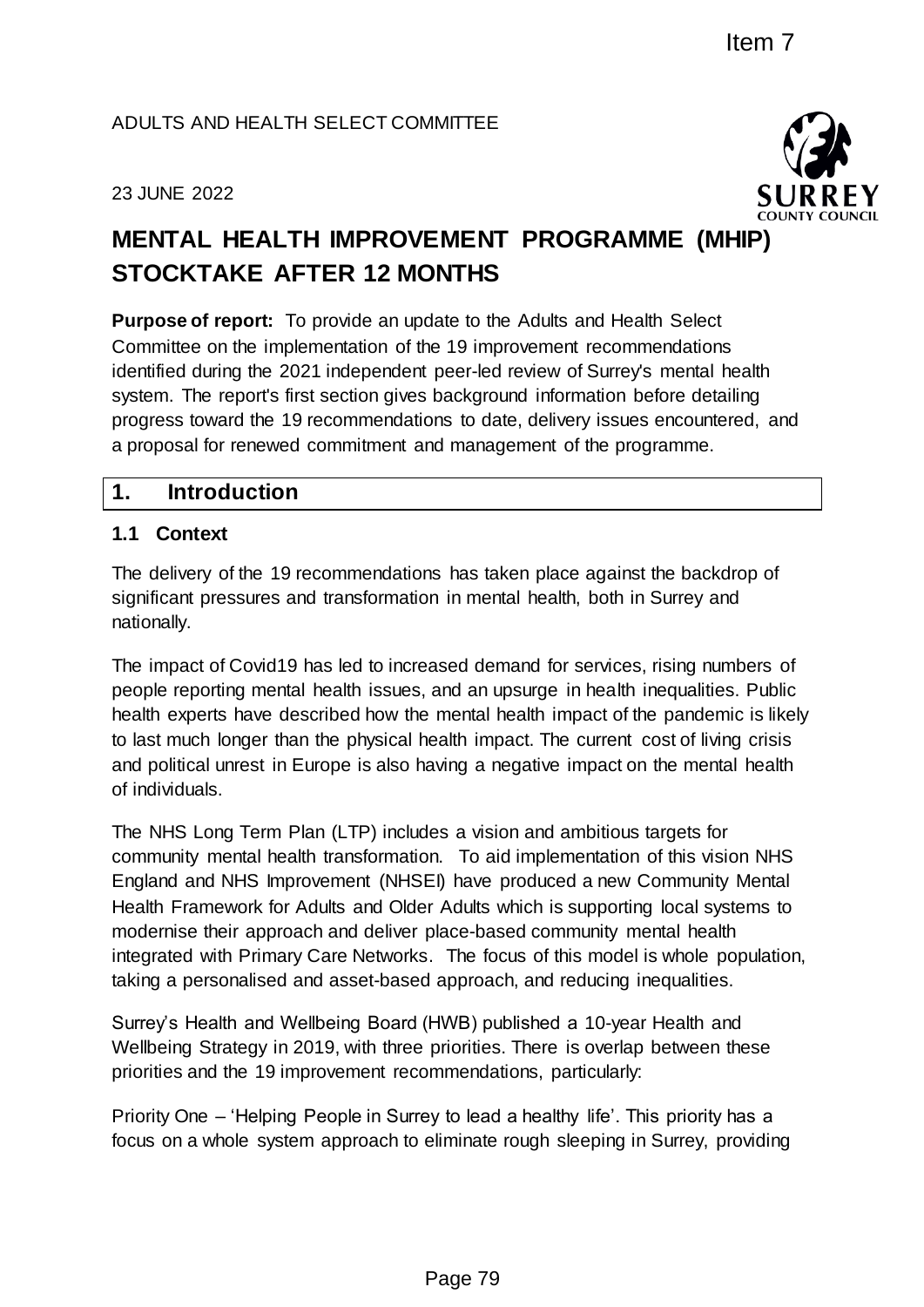better support to people experiencing severe and multiple disadvantages in Surrey and specialist housing to enable independent living.

Priority Two – 'Supporting the mental health and emotional wellbeing of people in Surrey.'

## **1.2 Select Committee Task and Finish Group**

- On 8 March 2019, the Adults and Health Select Committee formally established the cross-party Mental Health Task Group which aimed to map the individual and carer's journey through adult mental health services in Surrey.
- However, due to a combination of Select Committee restructuring and the Covid19 pandemic, the Task Group's work was delayed until the spring of 2020.
- Between 8 June and 1 September 2020, the Task Group conducted 13 separate evidence-gathering sessions with 40 witnesses from a wide variety of organisations.
- The Task Group's findings and recommendations were presented to Cabinet in October 2020 and were well received.

# **1.3 Mental Health Summit**

Following up on the Task Group's efforts, Surrey County Council (SCC) hosted a Mental Health Summit in November 2020. This drew attention to underlying concerns about residents' emotional well-being and mental health care and served as a call to action for Surrey's partners. An independently chaired Mental Health Partnership Board was subsequently established to develop and oversee a programme of improvements based on the findings of the independent peer-led review. The review's 19 improvement recommendations and associated actions were approved in June 2021 by Surrey's Health and Wellbeing Board.

The report was signed off by the Health and Wellbeing Board concluded: *'In order to achieve these objectives, the recommendations in this report, must be resourced, actioned overseen and monitored effectively. It is for the Health and Wellbeing Board to ensure that the necessary leadership and oversight, programme management and governance arrangements are in place to secure this in line with the report's recommendations on these matters.'*

# **2. Aims of the MHIP: Independent Review and 19 Recommendations**

The 19 improvement recommendations generated by the independent peer review were collated into the Mental Health Improvement Plan (MHIP). The aims of the MHIP and the 19 improvement recommendations are presented below:

#### **2.1 The MHIP Aims**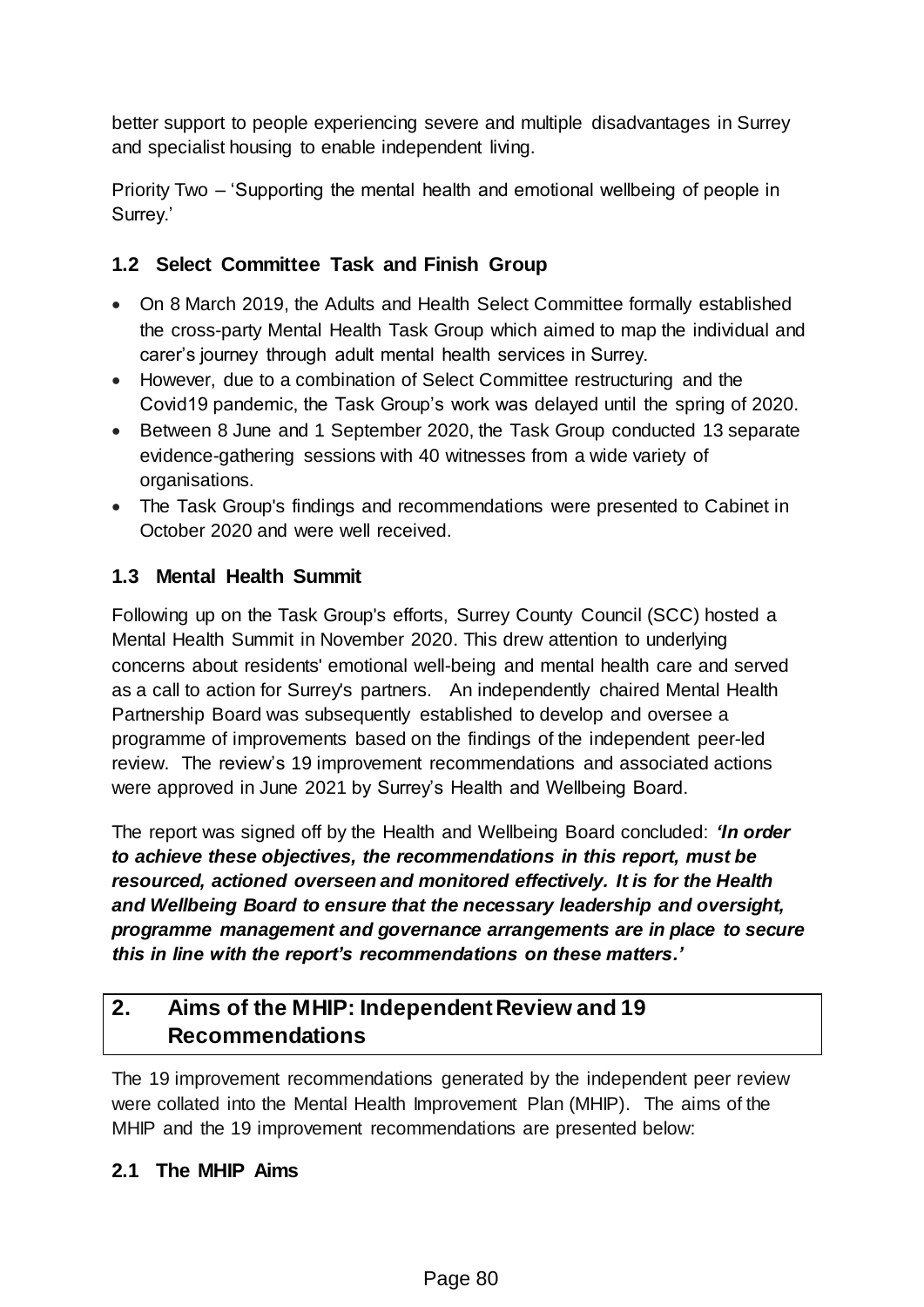- i) Address the recommendations contained within the Surrey Heartlands Mental Health review.
- ii) Bring partner organisations together (Voluntary, Community and Social Enterprise (VCSE), lived experience/carers, statutory, health, communities) to deliver the required improvements.
- iii) Ensure that user voice and lived experience is central to project definition and delivery.
- iv) Support the rationalisation of the governance mechanisms around the delivery and reporting of Mental Health improvement to eliminate duplication of activity.
- v) Initiate and mobilise new improvement activities within the Mental Health system.
- vi) Track and monitor the delivery of benefits and risks.
- vii) Review the resourcing model for emotional wellbeing and mental health in Surrey.

## **2.2 The 19 Recommendations**

- 1. **Focus on a more preventative and early help approach**: That every person and organisation in Surrey's emotional wellbeing and mental health system adopts a 'prevention and early help first' approach, engaging local businesses, District and Borough Councils, housing providers and communities in prevention and building resilience in communities.
- 2. **Focus on a shared, co-produced vision for emotional wellbeing and mental health**: A system-wide collective vision for Surrey to be co-produced with people with lived experience of poor mental health.
- 3. **Focus on resilience, early support and helping people understand and access it**: The 'Community Connections' and General Practice Integrated Mental Health Service (GPiMHS and MHICS in Surrey Heath and NE Hants and Farnham) services be developed, remodelled, and expanded across Surrey to establish a universal service that provides both support and facilitates access to appropriate care. This is supported by a co-designed, co-produced single, easily accessible 'map' of voluntary and community support and mental health services, utilising the full capability of the web-based Healthy Surrey platform to deliver an interrogatable service catalogue (with complete and up to date information).
- 4. **Focus on improving relationships at every level of the system**: That every person and organisation in Surrey's emotional wellbeing and mental health system works to improve relationships between individuals and organisations across the system, with a focus on effective communication at every level within and between organisations. Use the relational diagnostic tool to monitor this and identify trends and any targeted timely remedial action.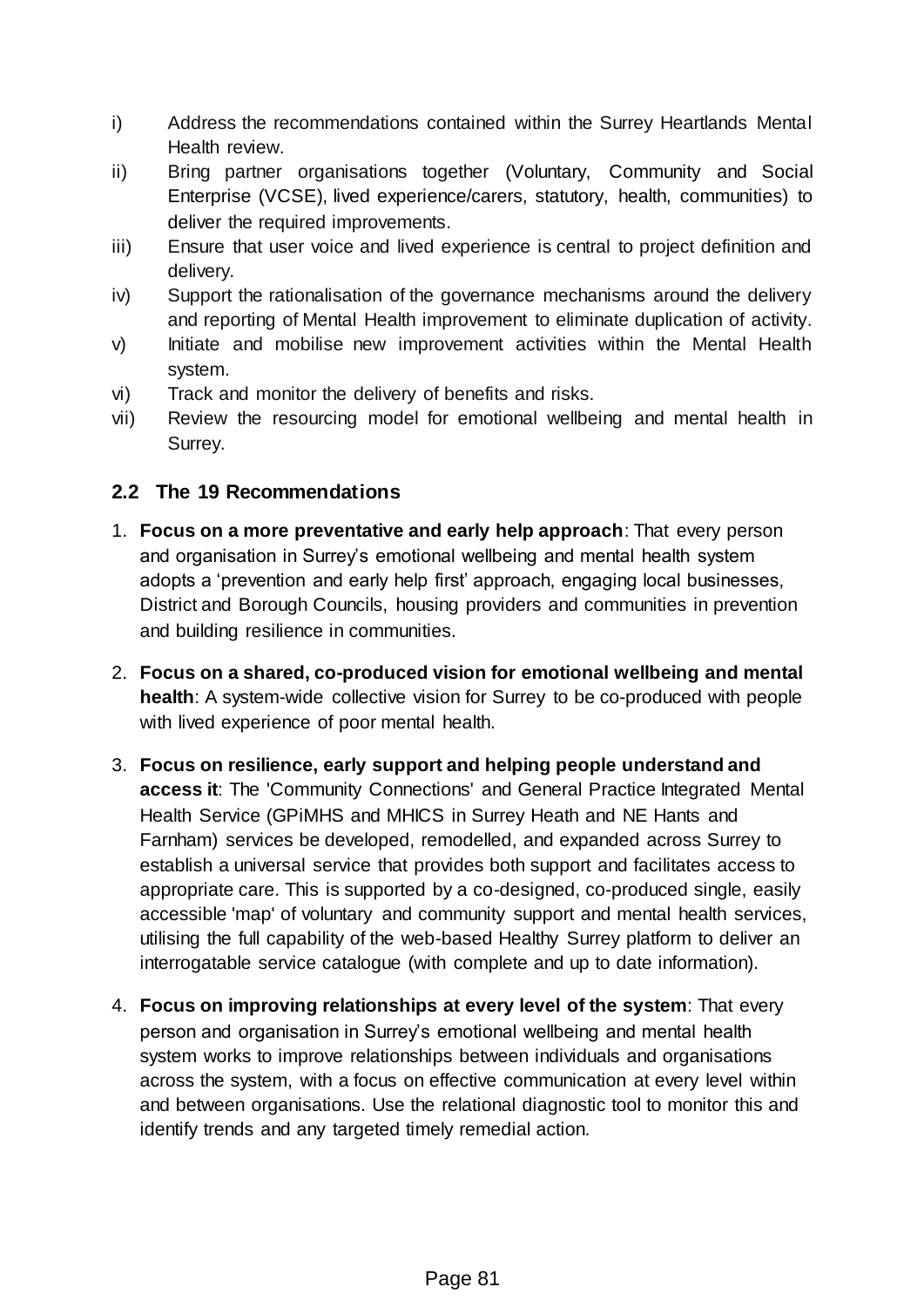- 5. **Focus on better joined-up work at the local community level**: Align Community Mental Health Recovery Teams with Primary Care Networks, GPs and other local NHS and local authority housing and community services, enabling closer and more effective working, information sharing and earlier, better co-ordination.
- 6. **Focus on good data and using it to good effect**: Creating a system-wide team and resource to agree what information is needed to understand need, monitor demand, identify priorities, assess and improve performance and outcomes, and make better informed decisions for the mental health system as a whole. This team should execute a mapping exercise to establish and redress the capacities and approaches necessary to ensure all partners can collect, house, share, and analyse the data necessary in such a way as to deliver the information and insight identified by this team as essential.
- 7. **Focus on the resource and capacity needed to deliver**: Commission specialist health economists to analyse and better understand the funding and resourcing of emotional wellbeing and mental health services in Surrey, including the voluntary and community sector, with the purpose of creating an evidence base to be used to either secure greater funding to match need or to redistribute funding across the system to achieve greater effectiveness and efficiency.
- 8. **Focus on engaging and supporting schools**: Fully engage all schools in the new CAMHS service model and jointly monitor its impact, while continuing to support schools to embed a whole school approach to emotional wellbeing and mental health, ensuring they have rapid access to timely external information, interventions and help when needed.
- 9. **System Governance**: Simplify and streamline mental health governance arrangements to ensure a genuine system-wide remit, using relevant data to provide evidence to hold partners to account for delivery, services standards, outcomes and users' experiences
- 10.**Technology**: Develop and exploit the full capability of digital technologies (e.g., online consultations, emotional wellbeing apps, Health Tech Lab) in supporting emotional wellbeing and mental health outcomes and preventing ill-health, especially capitalising on the positive applications that have been introduced during the Covid19 pandemic.
- 11.**Covid19**: Ensure emotional wellbeing and mental health provision are oriented towards the needs and demands that either come from the pandemic (e.g., PTSD, bereavement, Long Covid, youth unemployment, unequal impacts on the BAME community) or that have been suppressed by it (people not seeking help coming forward later)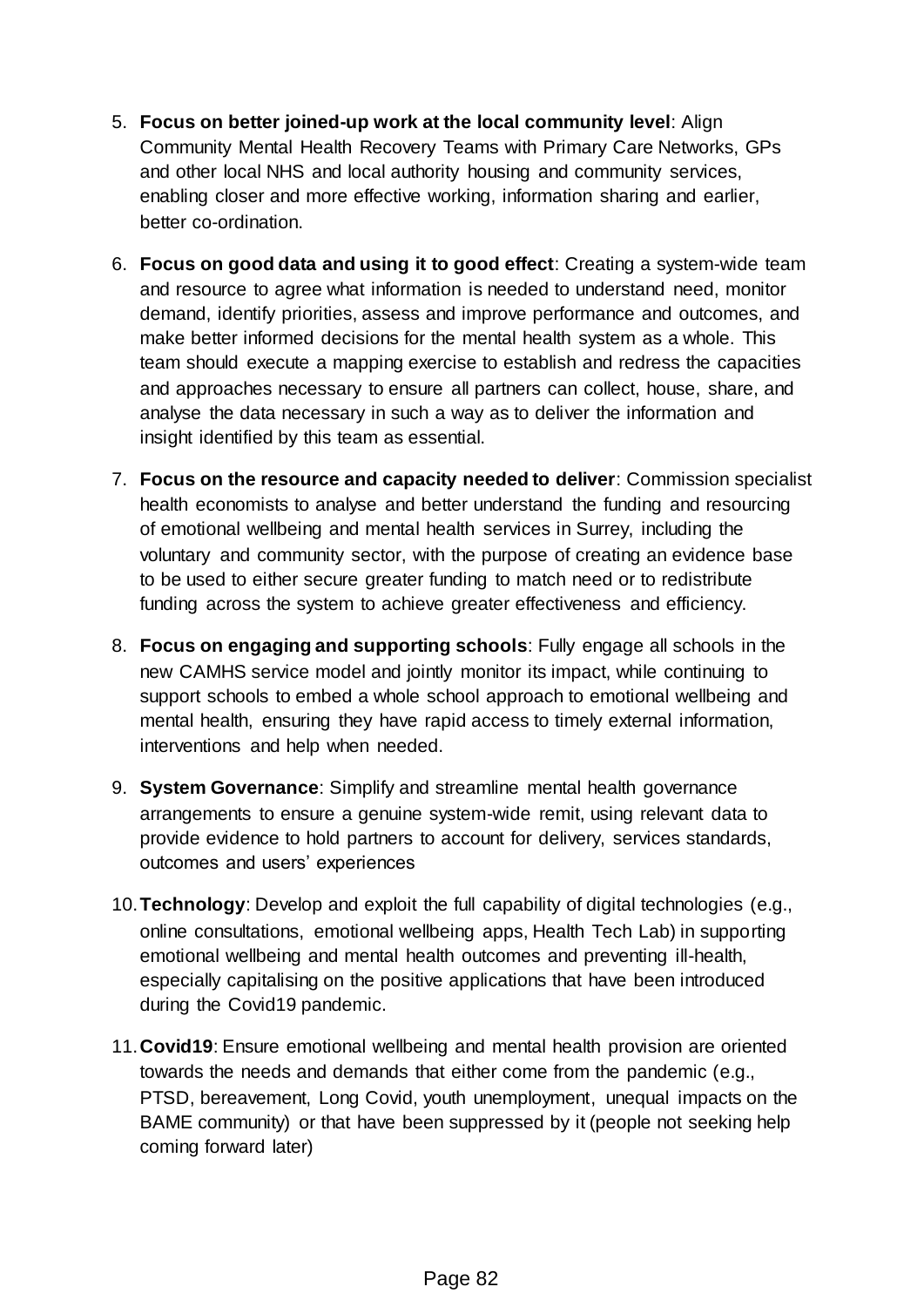- 12.**Training and awareness**: Develop and roll out emotional wellbeing and mental health awareness, literacy, education and training (e.g., NHSE Mental Health First Aid, trauma informed care) for all employees and volunteers who are working across the system.
- 13.**Communication, Resilience & Preventative Strategy**: Building on the work to date, refresh and expand a Surrey-wide communication campaign around the priority afforded to emotional wellbeing and mental health, the positive preventative steps that individuals can take and the support, services and help on offer.
- 14.**Preventing Gaps in Service & Improving Transition for People**: Referrals both within organisations, e.g., Surrey and Borders Partnership NHS Foundation Trust (SABP), GPs, etc., and between staff across organisations must be subject to a 'no bouncing' rule, so that a referral is and cannot be deemed closed by referring the person to another service.
- 15.**Information & Data Sharing Arrangements**: Improve awareness and understanding at all levels of data sharing issues, arrangements, protocols, and agreements. e.g., the Surrey 'Multi Agency Information Sharing Protocol', to ensure the appropriate and necessary free flow of data across the system to benefit outcomes.
- 16.**Engage with and improve access, reduce barriers to groups that do not engage with traditional services**: Establish a pilot methodology of deep engagement with target groups currently identified as being underserved in order to better understand the challenges they face, the response required, starting with those with multiple needs and conditions, people with eating disorders and a 16 to 25 years old cohort.
- 17.**Review Capacity of Mental Health Crisis and Inpatient Services**: In parallel with a shift to more preventative approaches, undertake a review of capacity for crisis and inpatient care, including alternatives to beds and support for people coming out of hospital, to ensure capacity is better aligned with need and demand.
- 18.**s136 health-based place of safety & follow up**: Review of the adequacy of s136 ('place of safety') provision against the national benchmark and address any shortfall in provision for those who don't require hospital admission.
- 19.**Improving Access to Psychological Therapies (IAPT)**: Review the funding, commissioning, and provision of the six IAPT services, to enhance the offer and extend capacity, following the precedent of reorganising Children and Adolescent Mental Health Services (CAMHS), in view of the importance of and priority afforded to talking therapies in treating mental ill-health.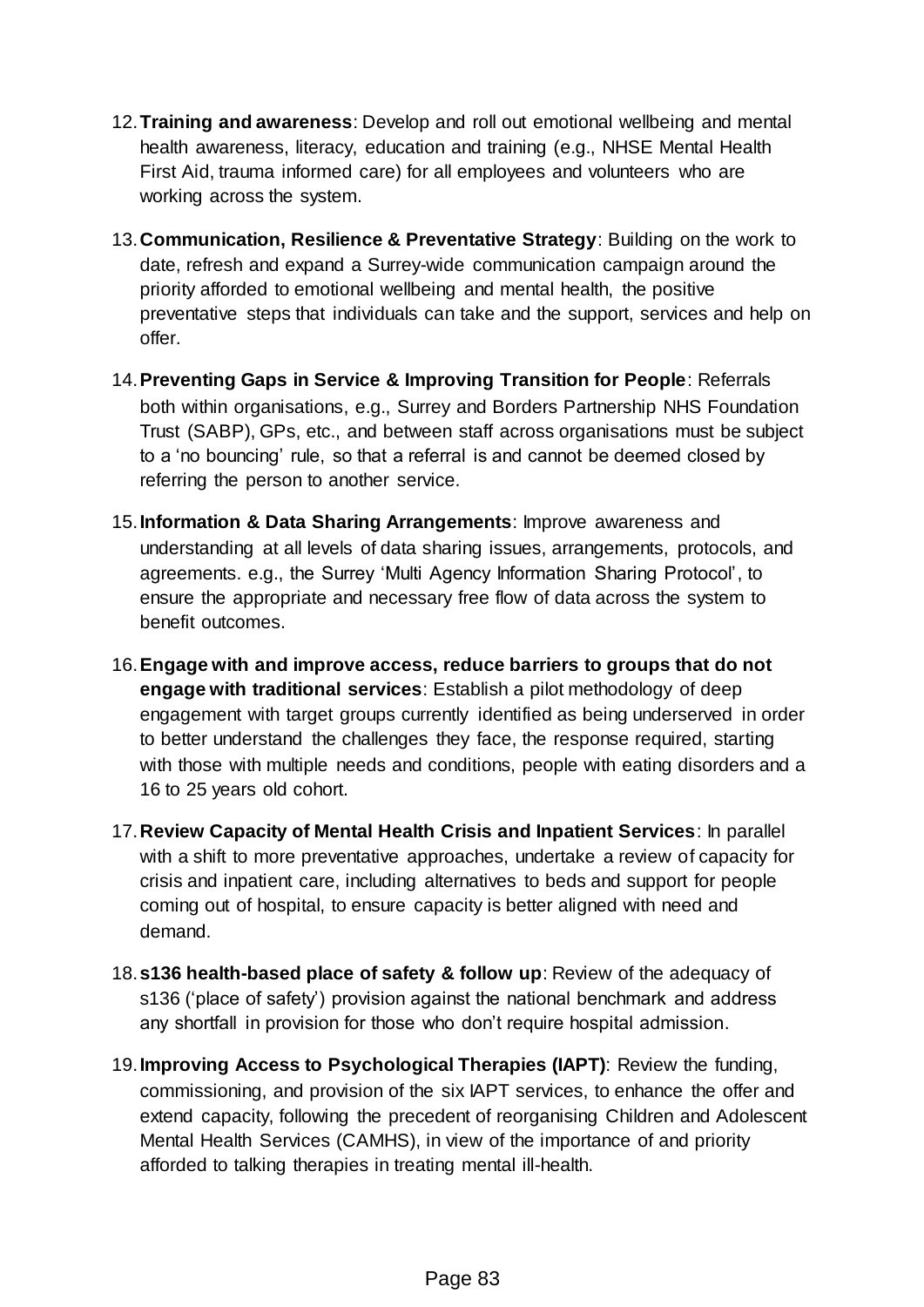#### **2.3 Delivery Approach**

- i. The MHIP is a system wide plan that is inclusive of the statutory (NHS and county council) and voluntary community and faith sectors across Surrey. Those leading the plan have managed to work across organisational boundaries and cultures. Whilst the focus to date has been on the 19 recommendations, it is hoped that this work has formed a strong foundation which can be built upon and help re-set longer term system strategic ambitions that challenge the status quo.
- ii. An initial workshop took place in June 2021 with over 60 delegates from across the Surrey system including strong representation from VCSE and user voice which helped shape and identify key deliverables linked to the 19 recommendations. Senior sponsors were identified for each project area and came together as a group of key stakeholders to lead delivery.
- iii. A small programme management team was established from shared resources across Public Health, Surrey County Council (SCC), Surrey and Borders Partnership NHS Foundation Trust (SABP) and VCSE senior leads.
- iv. A dedicated Programme Director was appointed in September 2021 with overall responsibility for coordination and driving change forward.
- v. System leaders from across all sectors were appointed to oversee priority workstreams.

# **3. Progress Against the 19 Recommendations and Key Achievements**

The following section provides an update on progress against the 19 recommendations, including key achievements and milestones delivered to date.

#### **Recommendation 1: Focus on a more preventative and early help approach**

**3.1 A Surrey Workforce and Wellbeing Collaborative** formed in March 2021, bringing together Surrey County Council, Public Health, SABP, Woking Mind, Oakleaf Enterprise, and Surrey Chambers of Commerce. A good mental health in business conference was held in June 2021 with a focus on the wellbeing of employees. Following this a workforce framework was developed and is being shared via Surrey Chambers of Commerce as a model of best practice. Over the next 6 months we plan to develop more training and resources for Surrey businesses (in addition to what is already available on the Healthy Surrey website), and will continue to access existing forums, newsletters and meetings to promote our collaborative and the impact of poor mental health on productivity.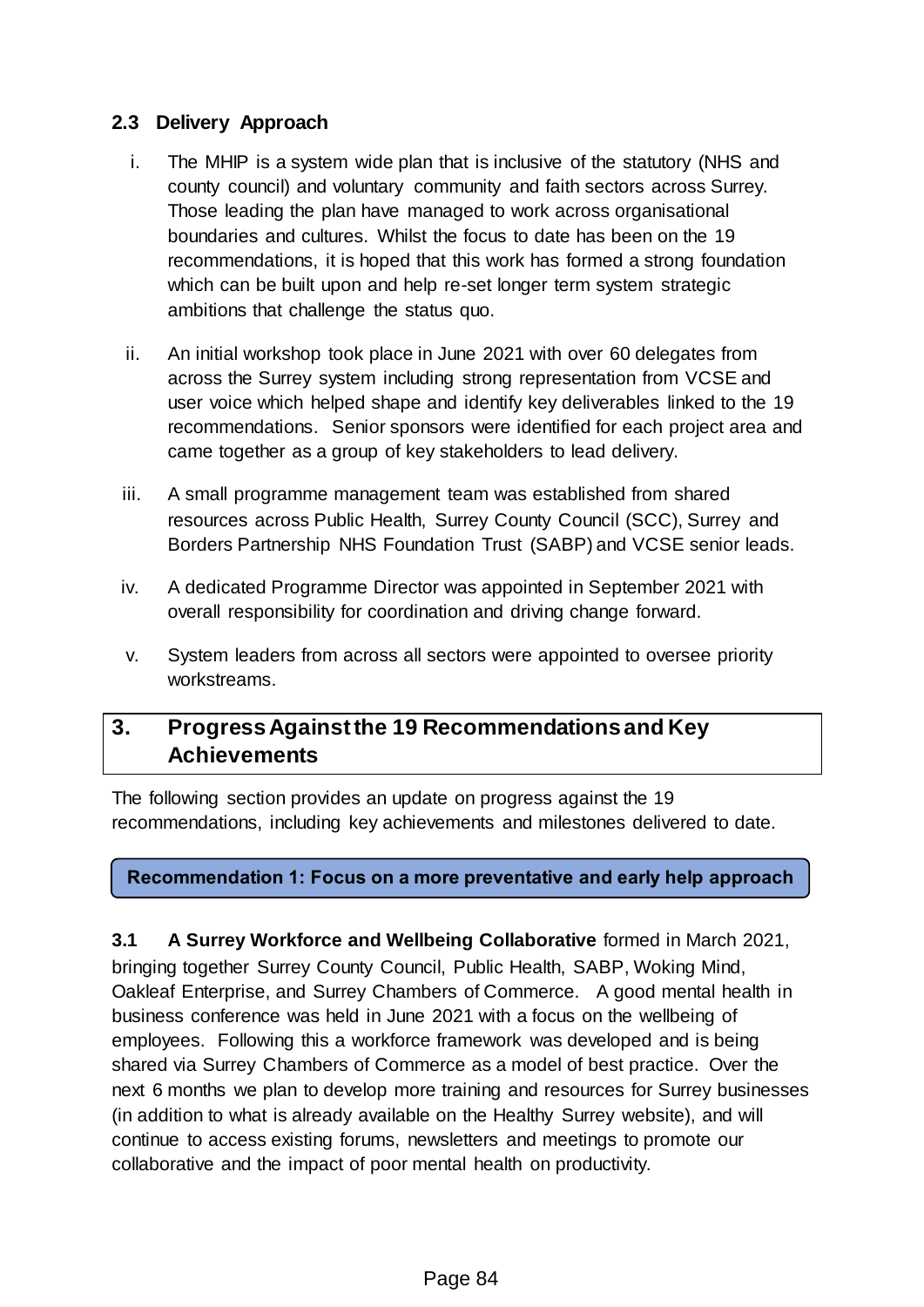#### **3.2 The development and launch of Public Living Rooms and the**

**Camerados movemen**t- Camerados is a social movement – focused on the principle that having 'people and purpose' is key to a happy, healthy and fulfilled life. Anyone (and everyone!) can become a Camerado if they agree to live the values and support their fellow community members. This is not a formal volunteer role with a set of prescriptive criteria, it is an identity that anyone can take on.

Camerados believe that the simple act of being more human by 'looking out for each other' can be transformative, especially when people are experiencing tough times. Most importantly when you are a Camerado to others, not only do you make others feel better, but you feel better too, it gives a feeling of more human connection, which in turn leads to resilience. If everyone behaved as a Camerado then more people would have the skills to help each other through challenges better and less need for traditional services.

The Camerados philosophy has been adopted in Surrey to support residents in accessing early help and support. Led by VCSE partners and involving partners from across the system, Camerados starter kits have been ordered and a relationship built with the national Camerados team. A working group is being set up to rollout the concept of 'Public living Rooms'. Public living rooms are agenda-free spaces for communities to come together, share their strengths and look out for each other.

Target outcomes:

- i. Surrey residents identify themselves as a Camerado and see helping each other as part of being a Surrey resident.
- ii. Surrey residents are able to access 'Public Living Rooms' for social support, peer-support, peer-advocacy and problem solving.
- iii. Loneliness and social isolation in Surrey is reduced
- iv. Reduction in uptake of crisis support services, including A& E.

**3.3 Development of the Children and Young People (CYP) Emotional and Mental Health and Wellbeing Strategy**, that will place a focus on prevention, early intervention and addressing inequalities. This will address support from the earliest years to families through to transitional points as children become adults. The strategy should be in draft for consultation in autumn 2022 and a delivery and oversight group will report into the CYP Executive/Strategy Board.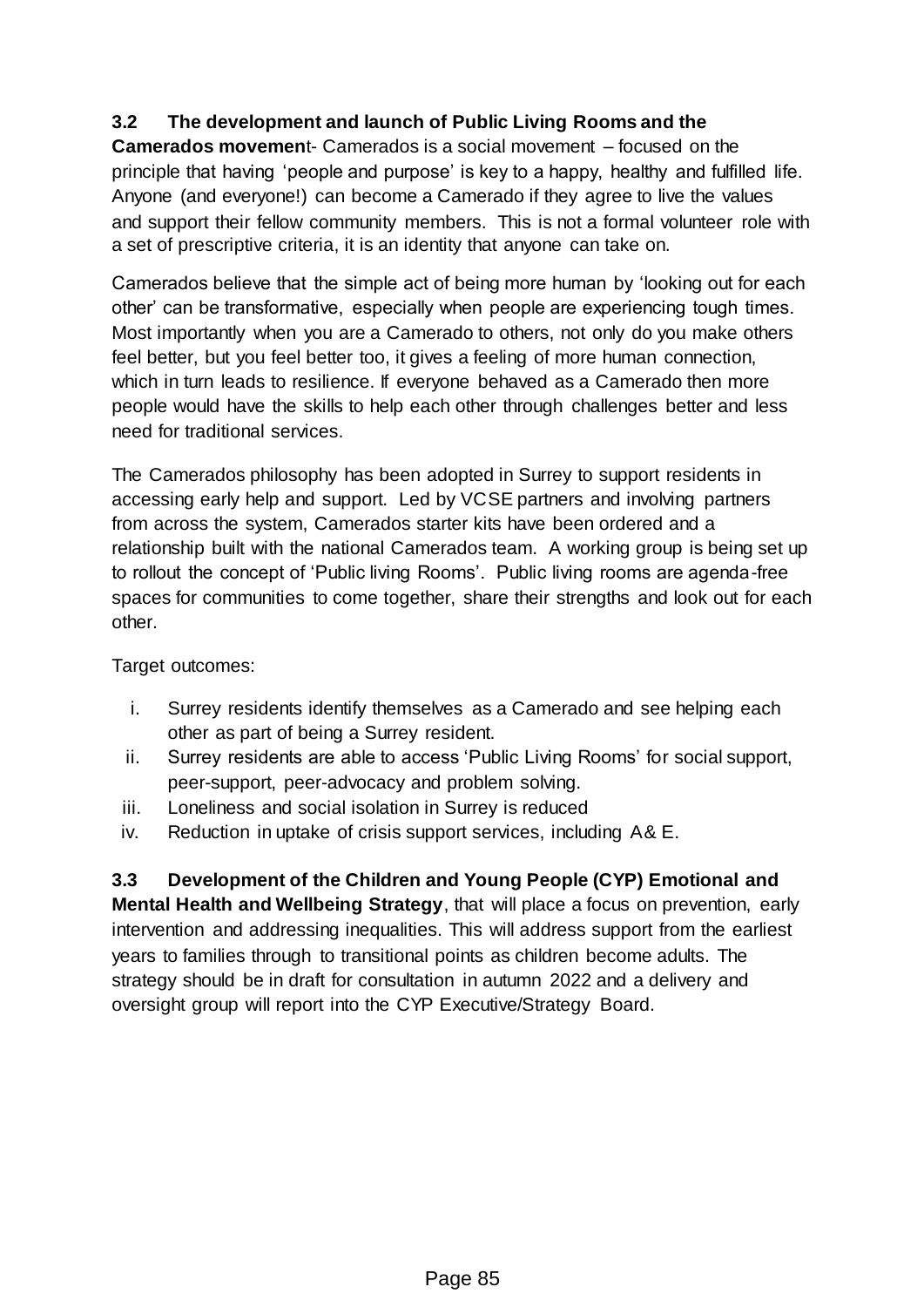# **Recommendation 2: Focus on a shared, co-produced vision for emotional wellbeing and mental health**

**3.4 Co-production and active engagement with Surrey citizens to shape our vision-** We took the draft vision put forward by the peer reviewers and engaged with organisations working with people with lived experience and carers, asking them to talk to people they support about it. We also went directly out to people with lived experience and carers in our network and asked them for their views directly. The vision statement has been refreshed by service users. The vision has also been socialised with key stakeholders across the system and with residents through the Independent Mental Health Network lunch and learn sessions.

Diagram 1: Vision statement co-produced with service users

# The re-worked draft vision

"Together, we build and nurture good mental health and emotional wellbeing for all. If anyone needs help, they will find services on offer for themselves, their family and carers, which are welcoming. simple to access and timely. Noone is turned away from a service without being given support to get the help they need"



**3.5 December 2021 Mental Health Summit-** the Mental Health Partnership Board hosted a summit in December 2021, as a follow up to the October 2020 summit. The objectives of this follow-up summit were to:

- i. Update on our progress and journey made since the peer review recommendations were approved in June 2021.
- ii. Hear first-hand experience from frontline workers and people with lived experience.
- iii. Seek participation from all attendees to help shape our next steps.
- iv. Refresh commitment and momentum to continue to keep the focus on improvement of emotional wellbeing and mental health.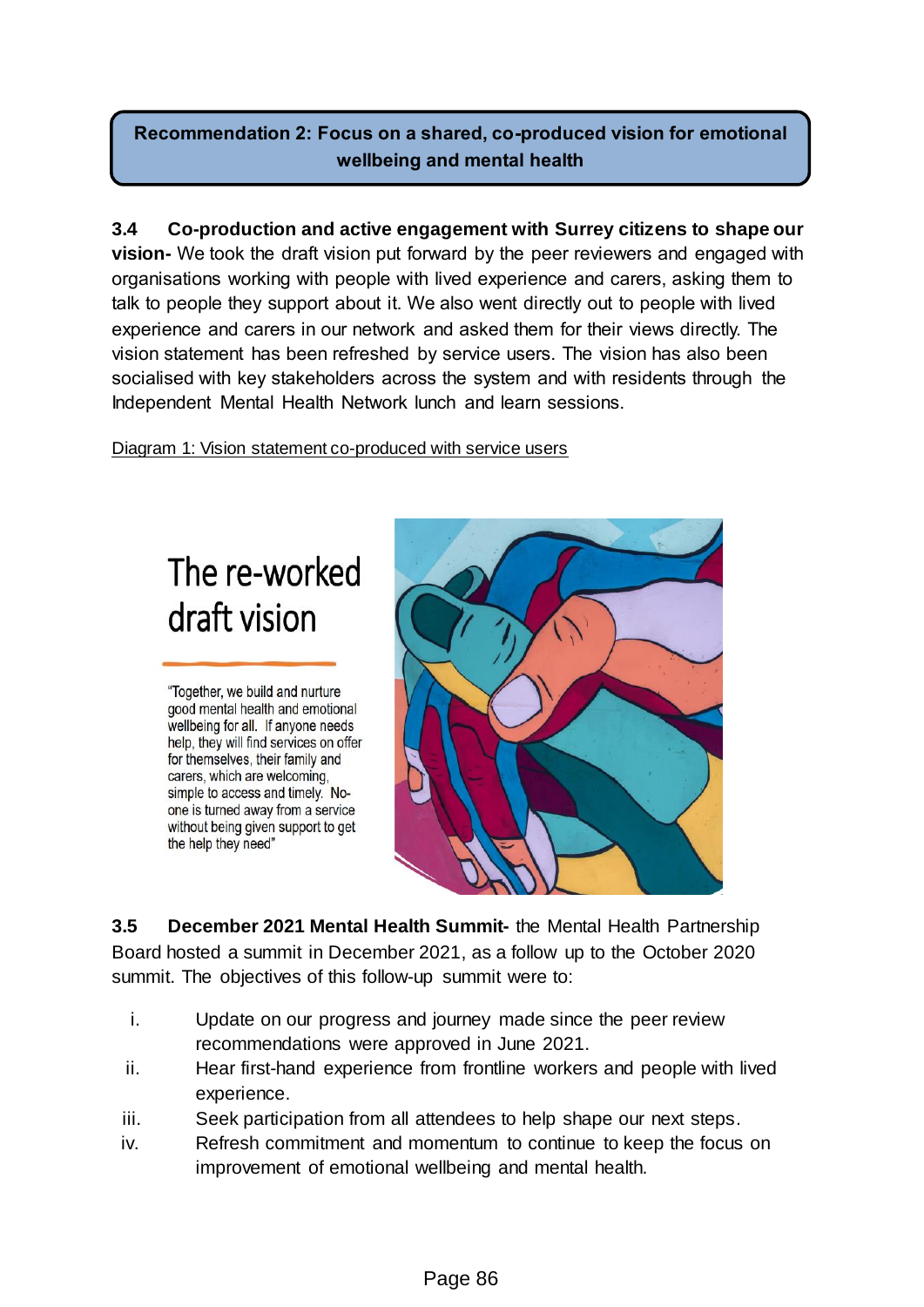The summit was attended by 142 individuals and was well represented by a range of senior stakeholders from across the system. There was a clear pledge for action with 46 attendees identifying 'action' as what they hoped to get out of the summit. Attendees of the summit were also asked to make pledges which have been captured in a live document to support sustaining the drive for action. Ten key themes were identified following the summit which aligned very closely with those being addressed as part of the MHIP. Key actions have been captured under the MHIP to support addressing some of the gaps identified in the summit.

Despite the opportunity for people with lived experience to contribute to the summit, which had been seen as a gap in the 2020 Mental Health summit, and the perceived optimism that change was possible, feedback from some system leaders was that the summit lacked sufficient challenge on the scale of the transformation needed to improve the mental health system and the progress being made.

There was general agreement within Surrey that the only solution to transforming and improving mental health services was to take a system-wide approach, mobilising all organisations in the delivery of a shared vision for mental health services for Surrey residents.

#### **Recommendation 3: Focus on resilience, early support and helping people understand and access it**

**3.6 Continued roll-out of GPimhs across Surrey-** GPiMHS is part of our wider community transformation approach and integrates mental health practitioners within Primary Care Networks**.** To date we have established GPiMHS in 15 out of 25 PCNs across Surrey Heartlands as well as within 2 PCNs in Surrey Heath. Between January 2021 and April 2022 GPimhs offered over 15,000 appointments, supporting many people who would otherwise have struggled to access Mental Health services. The enhanced pathway to support people with personality disorders which brings together a multi-agency team including VCSE has also been rolled out as part of GPiMHS community transformation programme. It offers a rolling programme of Service User Networks, the Managing Emotions Programme providing support to individuals and carers, and Psychologically Informed Consultation and Training providing expert support and training to professionals across the system.

The community transformation GPiMHS service is delivered through a partnership between SABP, Community Connections (VCSE) and Surrey County Council. There are clear plans to complete the roll out and expansion of these services to all 25 PCNs by the end of November 2022. However, recruitment remains a challenge. Other service developments rolling out in 2022 include early intervention support for adults with eating disorder, a Young Adults Reference Group working with the children's Reaching Out Team to improve transitions, embedding Citizen's Advice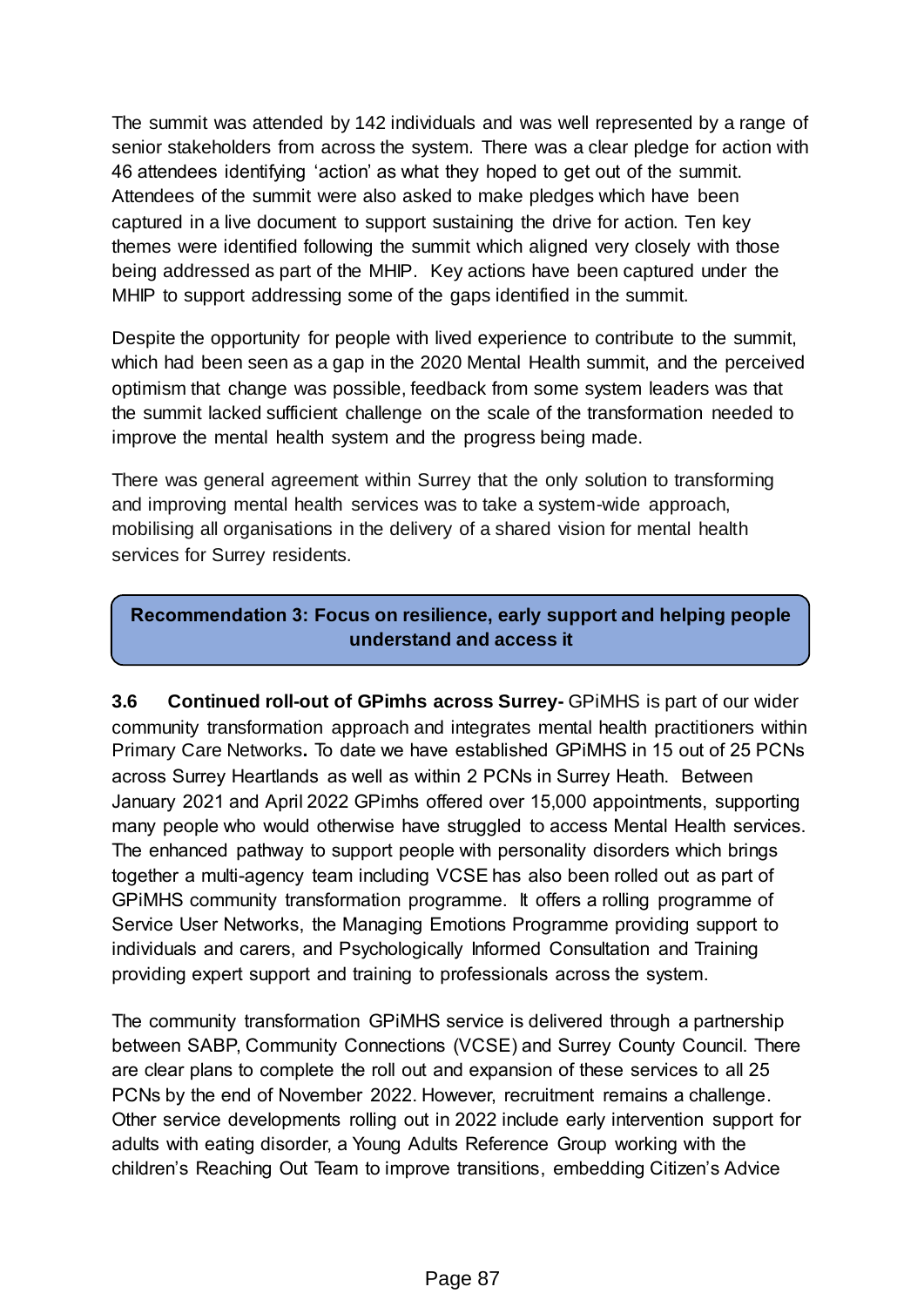Bureau support workers, and recruiting mental health practitioners into PCNs through the Alternative Roles Reimbursement Scheme (ARRS) to provide additional support into GP practices by triaging and signposting. Expert by Experience roles are being established within the core GPiMHS team employed by the VCSE.

We have just received an NHSE award which was part of the Care Closer to Home innovative and best practice category centred around transforming community services in the South East of England. GPimhs has received positive qualitative feedback from users and General Practitioners on the services and support offered. We have also compared the impact of services by evaluating practices with a GPiMHS service and those without. Where a GPiMHS service is present we have seen a 24% reduction in referrals to the secondary mental health single point of access, a 25% reduction in referrals from the SPA to secondary care Community Mental Health Recovery Services, and a 30% reduction in referrals being bounced back to primary care. However, further work is required through the Community Transformation Programme to assess the measurable impact of GPiMHS on the mental health system and outcomes for patients.

**3.7 To create a single access point for mental health advice, support,** 

**referrals**- Public Health have mapped all telephone access points across the system for mental health support. A system workshop involving service users and people with lived experience has been held to better understand pathways, access and experience. There is also a series of other system work which is helping to better understand need and improve access which includes: updates and additions being made to the Healthy Surrey portal to include triage around looking at wider determinants of health and other social issues such as financial support; the refresh of the Joint System Needs Assessment (JSNA) and building on insights from the pandemic to better support planning and delivery of services; the establishment of the new Adult Mental Health Alliance, including VCSE providers, Adult Social Care, SABP and IAPT providers to better integrate support and improve access; and the work and insights from Surrey Minority Ethnic Forums report which identified a series of actions to improve access for BAME communities.

**3.8 To improve access for those in underserved areas**- Public Health led initiative which has identified need for ABCD approaches in underserved areas. This included a whole system community outreach workshop to co-develop approaches. Hope project in priority area (Sheerwater). There are ongoing discussions with the Academic Health Science Network (AHSN) to support the work going forward.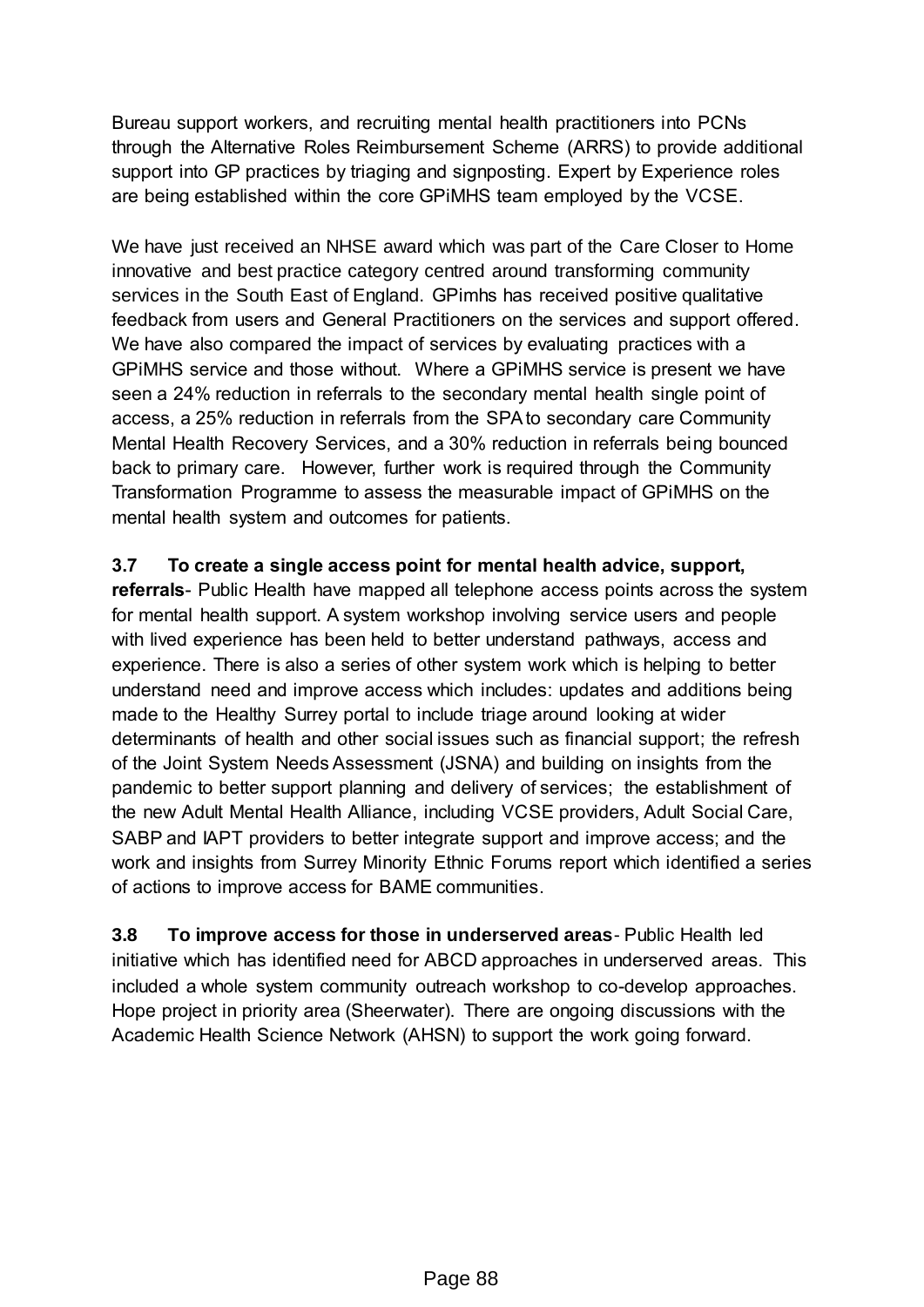## **Recommendation 4: Focus on improving relationships at every level of the system**

**3.9 Development of the Adult Mental Health Alliance-** We have established a VCSE led Adult Mental Health Alliance which includes Community Connections, VCSE, Surrey County Council, SABP, and IAPT providers. It launched in April 2022 with the collective ambition of improving emotional wellbeing and mental health outcomes for people in Surrey, providing more focus on early intervention and prevention, improving access to specialist support when needed, and preventing people falling through the gaps between services and reducing inequalities. Members of the Alliance have signed a formal Memorandum of Understanding and are working towards a establishing a legal entity by the end of September 2022.

**3.10 Creating a baseline of what needs to change-** Linguistic landscapes were procured to gather deep insights and understanding into what changes we need to make to our ways of working both across and within organisations to improve user experience. The work was completed between February and April 2022. The aim of the work was to bring cultural dimensions and relational dynamics to the surface and identify complex interactions or relationships that might warrant more focussed work. We identified a range of fracture points within the system for further investigations which included mental health bed management activities; referrals from primary care to single point of access, mental health support in schools and strategic system meetings. The findings and recommendations included the need for:

- i. More honest conversations. We need to interact differently to creatively solve problems together. There was an unusually noticeable gap between how teams and organisations related at a surface level (frontstage language) which was overly polite and apologetic, and how they behaved behind the scenes (backstage language) which was far more strident and aggressive. This way of relating is getting in the way of being able to work effectively together.
- ii. Make relationships matter. The findings indicated that individuals, teams and organisations need to prioritise relationship building and to recognise that there needs to be dedicated organisational and team development. Relationships are not a "nice to have" but essential for effective working.
- iii. The review evidenced the passion that people working in the mental health system have and a collective sense that "we all care about people using our services." This was seen as a positive factor that we can build on – 'the glue that holds those working in mental health together.'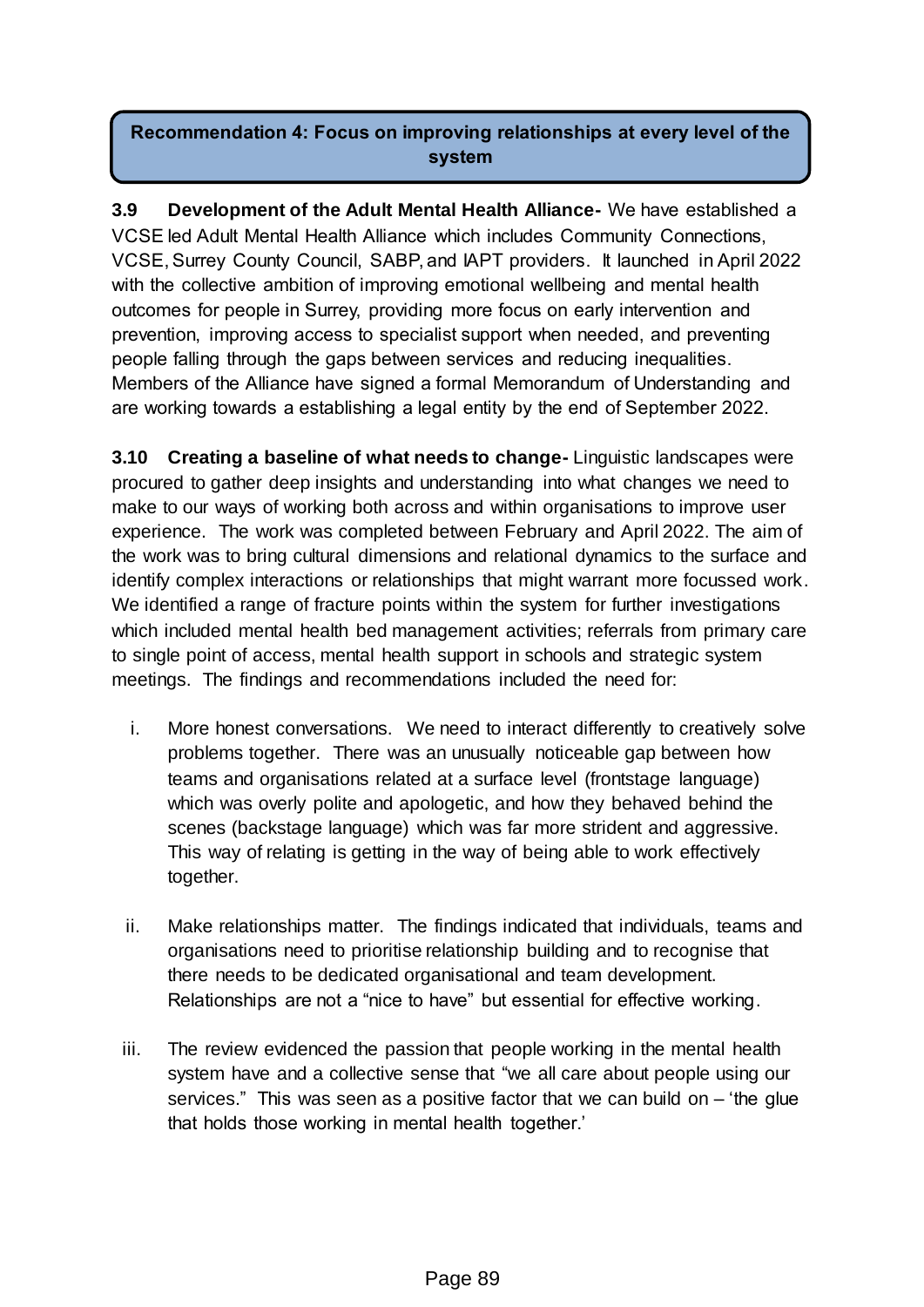The findings are being widely circulated and an action plan has been developed to drive forward change. This includes developing a code of conduct to be developed and co-produced with those using our services, undertaking more joint initiatives such as the series of multi-agency flow workshops held during May 2022, and more undertaking reflective practice across the system to build relationships and understanding using tools such as Schwartz Rounds.

#### **Recommendation 5: Focus on better joined up work at the local community level**

**3.11 Secondary Care Integration** – Epsom and The Integrated Care Partnership Primary Care Networks (PCN's) were selected to pilot the next phase of the community transformation model by testing a 'One Team' approach from the end of October 2021.

The 'One Team' approach is to integrate GPiMHS / Mental Health Integrated Community Services (MHICS) with Community Mental Health Recovery Services (CMHRSs) for working age adults, Community Mental Health Teams for Older People (CMHTOPs), Adult Social Care and Community Connections (VCSE) around local PCN populations. The aims are to benefit people currently in secondary care mental health services who are stable and would be well placed to alternatively receive recovery focused and integrated mental health care services in primary care, identify people who would benefit from more social care support, and provide easy access to specialist psychological support in secondary care when needed by bypassing the screening carried out by the Single Point of Access (SPA) and further secondary care assessments – meaning people only have to tell their story once to a trusted assessor.

The intention is to get people more quickly to the right intervention or service, avoiding them being rejected by services and bouncing around the system. Referral decisions are being made by a newly established 'Pathways Forum,' consisting of GPiMHS clinicians and key colleagues from the local PCNs geography (Epsom, Integrated Care Partnership and Banstead PCNs) including secondary care CMHRS/CMHTOP clinicians, VCSE partners and the local authority. Findings to date include:

- i. Accelerated access to care pathways reduced CMHRS caseload by 20%; cut 'Step Up' wait times in half; reduced wait times for psychological therapies by 25%; 3 out of 4 people stepped down within 6 days; all people stepped down have onward support planned and in place.
- ii. By bringing together specialists from the mental health secondary care, social care, community connections and primary care we have been able to identify unmet need and offer a wider range of interventions and ensure smooth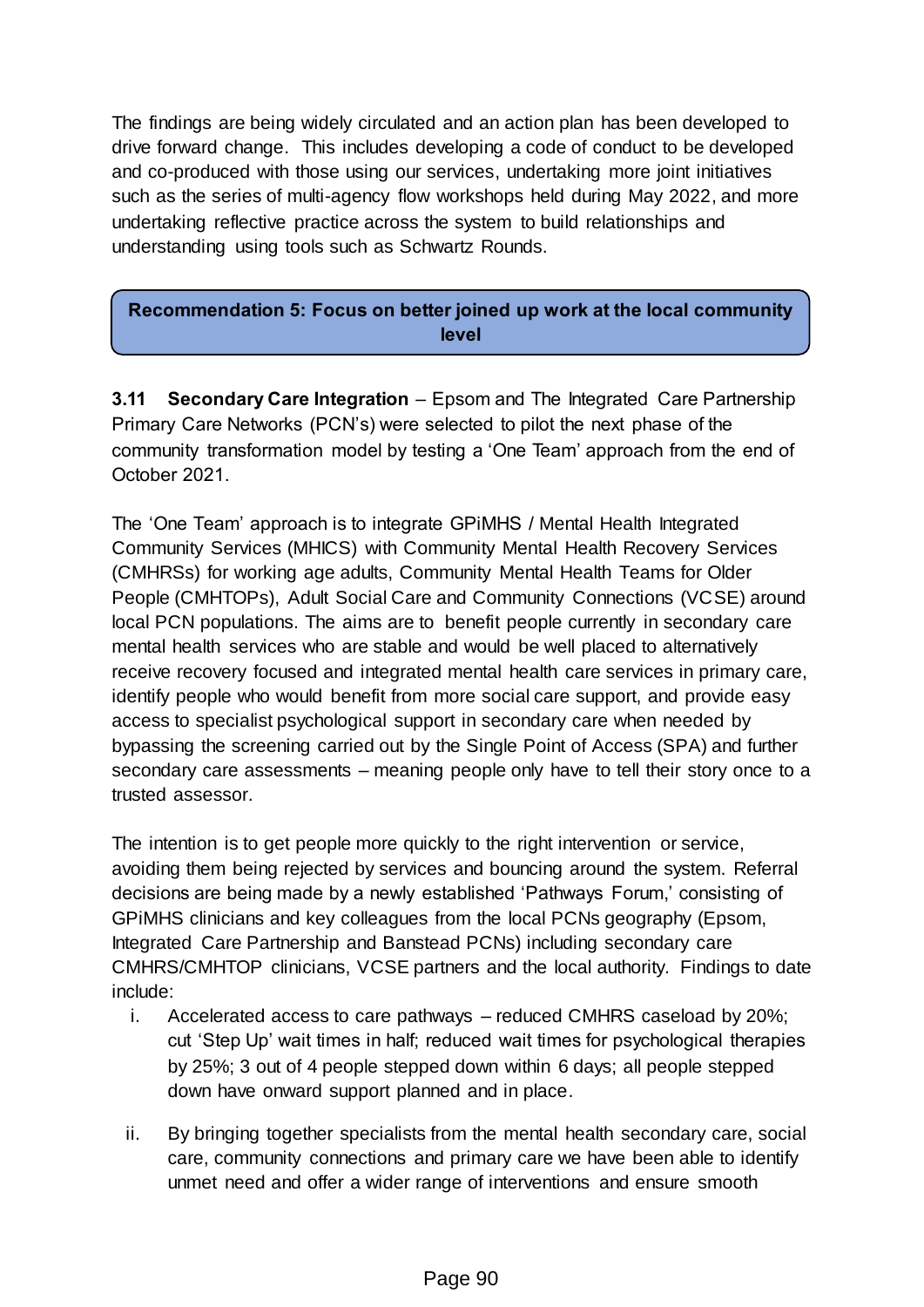transition between care pathways – 20% increase in social care needs were identified and met; multiple services or interventions were identified to support the individual and their family including debt and housing support, employment and social support.

iii. Enhance patient outcomes through interdisciplinary 'One Team' working. Professionals have said: "Having professionals in one place at the same time to discuss cases is priceless. There is a real sense of services working together to offer the best possible outcome for the client (care wrapping around the client – partnership working)".

**3.12 Recovery and Connect** service is commissioned from the voluntary sector and aims to support smoother transition and support for those people using crisis services. The service provides links to Community Connections and other local resources, helping people to build connections within their local communities. The pilot is fully underway and working with Community Mental Health Teams and is also part of newly established community transformation rehabilitation pathway. We expect to report on early impact of this new service later in 2022.

**Recommendation 6: Focus on good data and using it to good effect**

**3.13 System Outcomes Framework -** Early work led by the mental health convenor has started to map the requirements for a system outcomes framework. This work is at an early stage and will complement the existing provider data flow into the national Mental Health Data Set.

**Recommendation 7: Focus on the resource and capacity needed to deliver**

**3.14 Resourcing Review** - Carnall Farrar commenced an independent review of resourcing on 20th September 2021 and were tasked with 4 key deliverables:

- i. Demand and capacity model
- ii. Opportunities to achieve a better value for money resourcing model
- iii. Financial model
- iv. Contracting mechanism

Activity and finance data was received from the three main organisations who commissioned the review – the CCG, SABP and the County Council. Further data was analysed from the voluntary sector, mental health dashboard, public health fingertips and national collections of IAPT. There was a challenge in the availability, quality, and linkage of data across the system that limited the depth of analysis and detail of modelling that could be performed. However, the work has successfully provided the most comprehensive picture of activity, finance and workforce in Surrey's mental health system that has been achieved to date. This allowed for a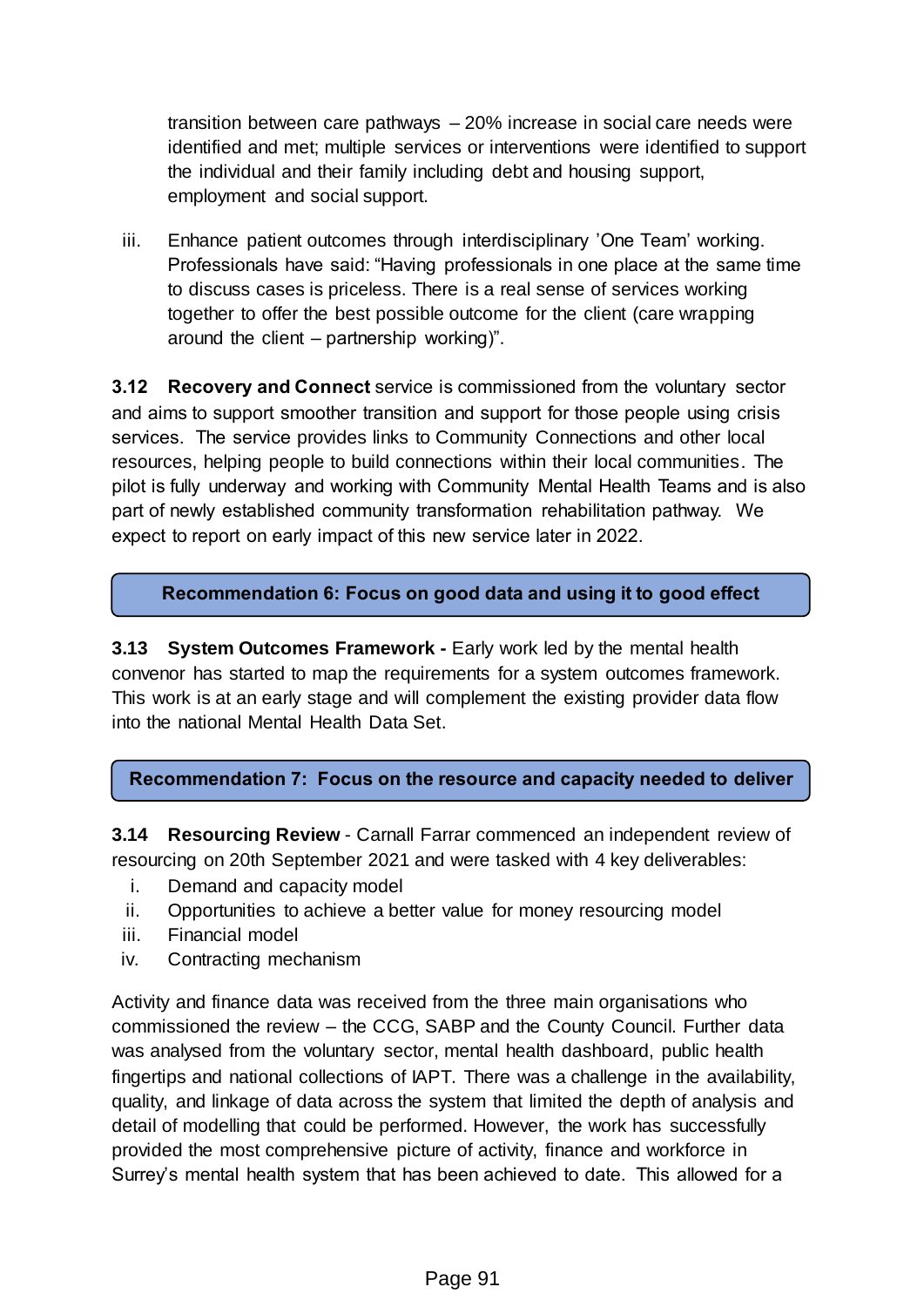projection of the future state and can form the foundation of the development of a future operating model.

Based on the findings from the Carnall Farrar resourcing review, approximately £450m was spent on mental health care in Surrey in 2020/21, either directly or indirectly. There is also an unquantified wider impact of mental health on public services including policing, education, and employment.

Compared to other systems, Surrey receives less funding from the national allocation formula, due to an assessment of low complexity and population need. Surrey Heartlands ranks 130 out of 134 CCGs in the national needs assessment for mental health; whilst Surrey Heath has the lowest index in the country.

Consequently, Surrey spends less on mental health per GP registered population, £161 compared to the national average of £202. However, when expenditure is needs weighted, the expenditure is £227 per weighted population and suggests that the system is spending more than the needs weighted national average.

However, there is an argument that the funding formula operates to disadvantage Surrey because of an overt focus on Serious Mental Illness (SMI) and minimal consideration for other mental health conditions where Surrey has a higher prevalence. There is also no consideration of historically unmet need in the modelling. Additionally, Surrey's peer systems, based on demographics and mental health need, appear similarly impacted by the formula as they all spend significantly above the national average per weighted population, and some of the least in absolute terms.

In absolute terms, Surrey's mental health outcomes are good and, even after adjusting for population needs, Surrey is a high performer. The outcomes index was developed with support from the Centre for Mental Health to consider the benefits created for the population of Surrey and give an indication of the results achieved for the spend.

Forecast modelling projected increasing demand growth in mental health for the next 3 years as a result of the pandemic and an associated gap in workforce capacity to meet the demand.

The review highlighted six resourcing opportunities:

- 1. Avoid the use of high acuity care settings through the expansion of early intervention and prevention.
- 2. Reduce barriers to specialist intervention earlier in the care pathway, to avoid deterioration and consequently need for intensive treatment and bed-based care.
- 3. Expedite the discharge of medically fit for discharge patients and improve mental health inpatient flow.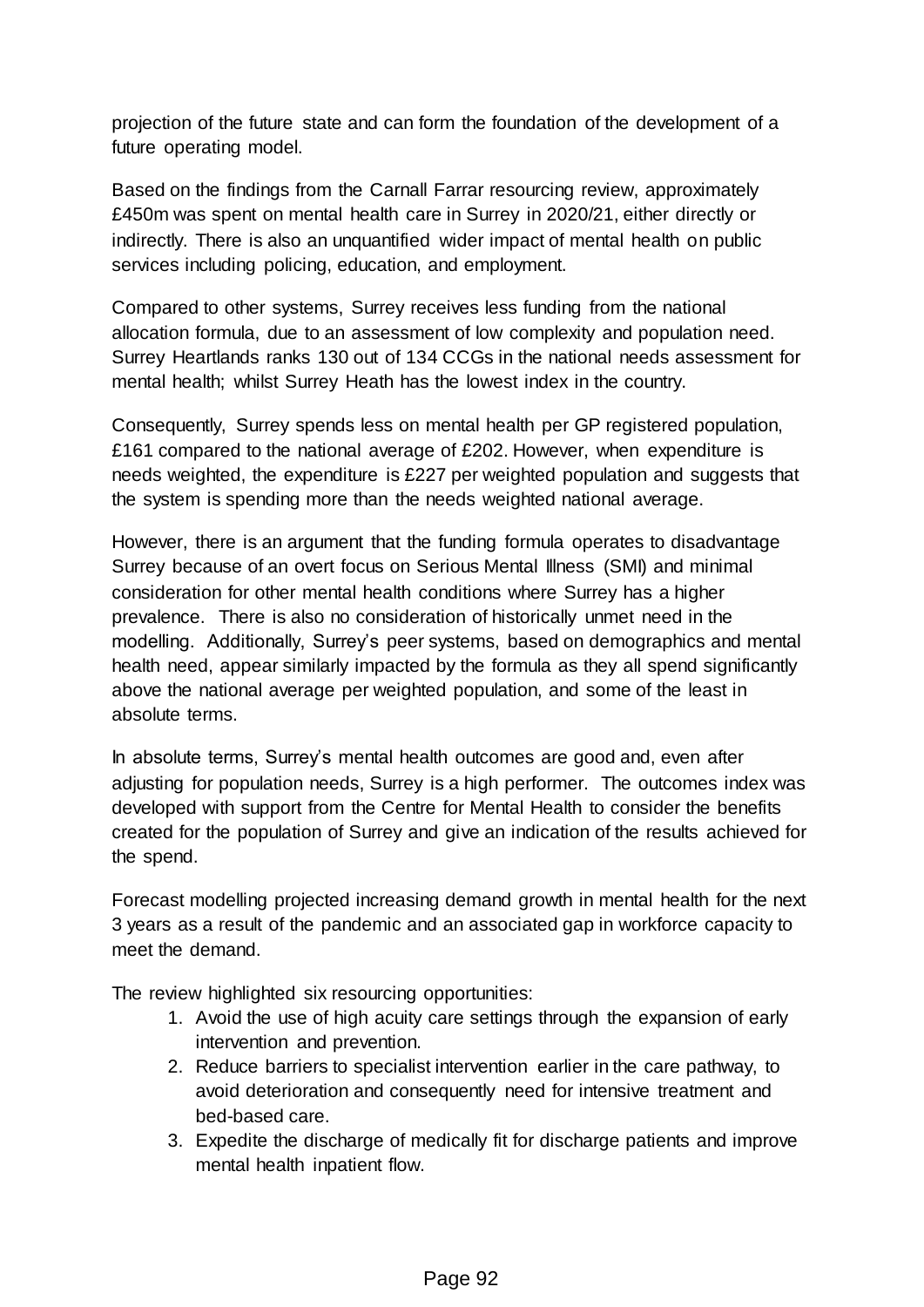- 4. Integrate physical and mental health multi-disciplinary teams (MDTs) so that patients get holistic inpatient care in acute hospitals, thereby reducing lengths of stay for acute and mental health inpatient units.
- 5. Reduce the need for high-cost agency and bank staff by improving the recruitment and retention of the permanent workforce and integrating as a system for place-based recruitment, training and joint opportunities i.e., development of pathways across different sectors.
- 6. Create digital systems and integrated datasets to increase workforce productivity, allow patients to receive digitally enabled care and use risk stratification across the population to prioritise areas of focus and enable whole system transformation.

#### **Recommendation 8: Focus on engaging and supporting schools**

**3.15 Mental health support in schools –** As a system there has been much focus on in strengthening support to schools. As part of the NHSE Long term plan, Surrey has been successful at securing additional funding to develop Mental Health Support Teams in schools (MHST) programme since 2020. The formation of the Children's emotional wellbeing and mental health Alliance, Mindworks has been active in creating the new MHSTs as well as a range of further support to strengthen the mental health and emotional wellbeing support available for schools, including:

- All our maintained secondary and primary schools now have a named Primary Mental Health Worker.
- There is an Early Intervention Co-ordinator who support every secondary school across each of the 11 districts/boroughs and our special schools (for children with special needs) are being supported by our two new psychologists.
- Children, young people and families can now also access Community Wellbeing Practitioners (23 in total) for early support in the community via referrals from schools or through the Access and Advice Team (AAT).
- There is also increasing access for children and young people to Cognitive Behaviour Therapy (CBT), groupwork and self-care packages, again accessed via schools directly or AAT. Our counselling services to help build CYPs' resilience are now fully resourced. We are also looking at options to continue to build capacity given the high levels of demand.
- There is also support for schools to strengthen their whole school approach via the MHSTs and Surrey Healthy Schools. Our first 3 MHSTs have now completed their training (Epsom, Surrey Heath and Spelthorne) and our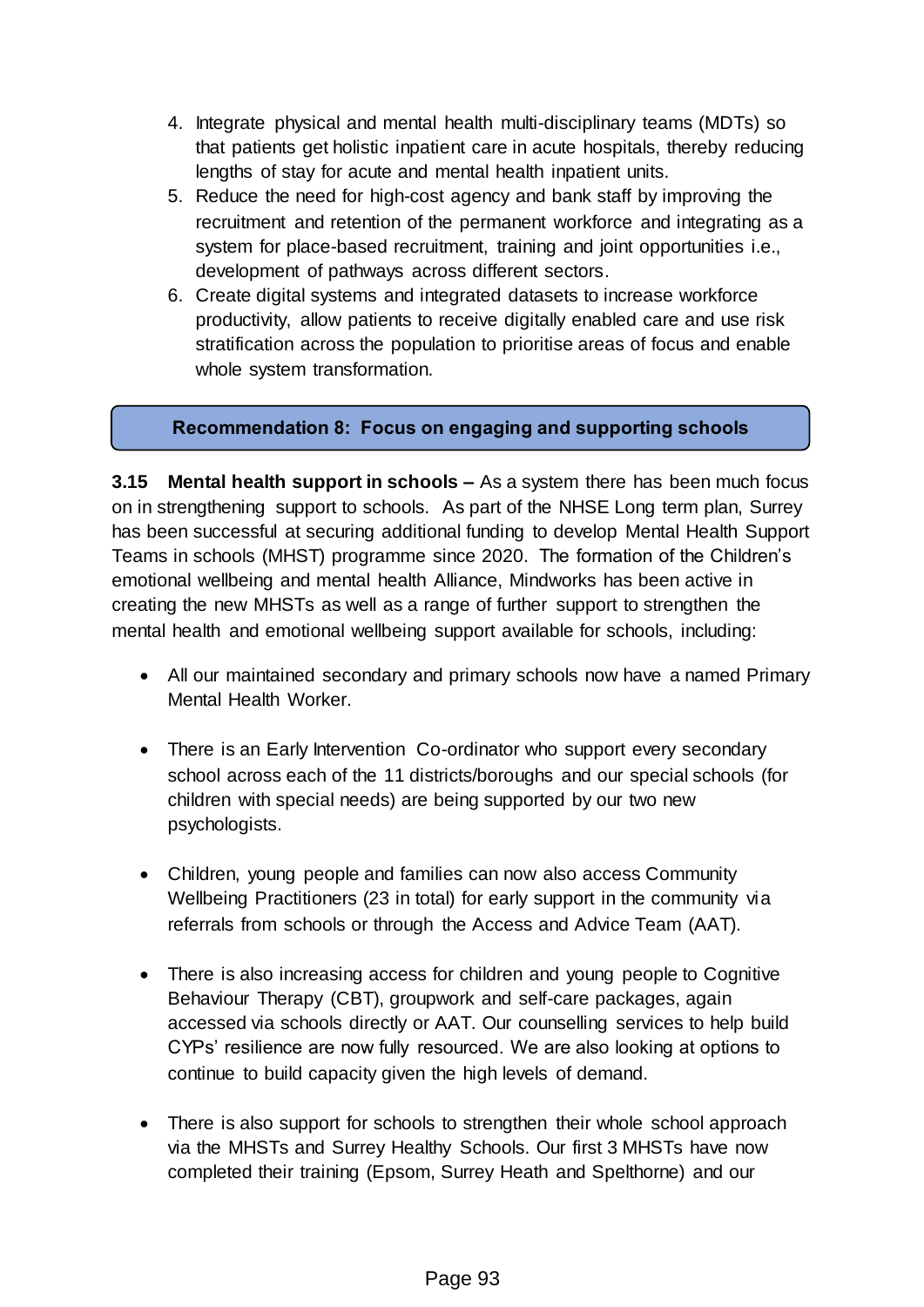second 2 MHSTs have started their training (Elmbridge and Redhill). In September 2022, 4 new MHSTs will commence implementation (Waverley, Woking, Guildford and Runnymede) and the final 4 MHSTs will be on board in 2023/2024. Ultimately there will be a total of 13 teams in Surrey covering 47% of the school student population within maintained primary, secondary and special schools.

 We continue to work closely with Surrey County Council, who have seconded two Educational Psychologist to the Mindworks School-Based Needs team. They bring specific expertise and support to schools to help develop their 'Whole School Approach'

We have a new 'Cluster-based' approach to delivery which includes Primary Mental Health Team, Early Intervention Co-ordinators, Mental Health Support Teams and Child Wellbeing Practitioners. Co-production is at the heart of our approach, from design through to testing and iteration of our new service model. Recent examples include Co-producing a bespoke offer for special schools, following consultation and development with staff, CYP and families; Commissioning Fantastic Fred, a performance-led mental health resource for primary aged children in special schools, delivered by a team of trained actors; Seeking feedback from Special Educational Needs Co-ordinators (SENCo) and other staff in our primary and secondary school reference groups. Feedback has been positive about our new cluster model; Continuing to work closely with Amplify, our CYP expert by experience group; hearing directly from CYP and families at our 'Market Stall' at the recent 1<sup>st</sup> year of Mindworks Surrey event led by Amplify.

Public Health have commissioned mental health first aid, self-harm and suicide prevention training for the schools in Surrey. This will enable us to train 600 school staff to become youth mental health first aiders (300 primary, 300 secondary schools). Public Health also have an 18month post in Papyrus (starting soon) that will be responsible for embedding a suicide prevention toolkit across the Surrey schools.

#### **Recommendation 9: System Governance**

See governance section below

#### **Recommendation 10: Technology**

#### **Recommendation 15: Information & Data Sharing Arrangements**

**3.16 Digital and Data**- We have focussed on the development of a strategy, approach and digital roadmap for mental health including statutory and VCSE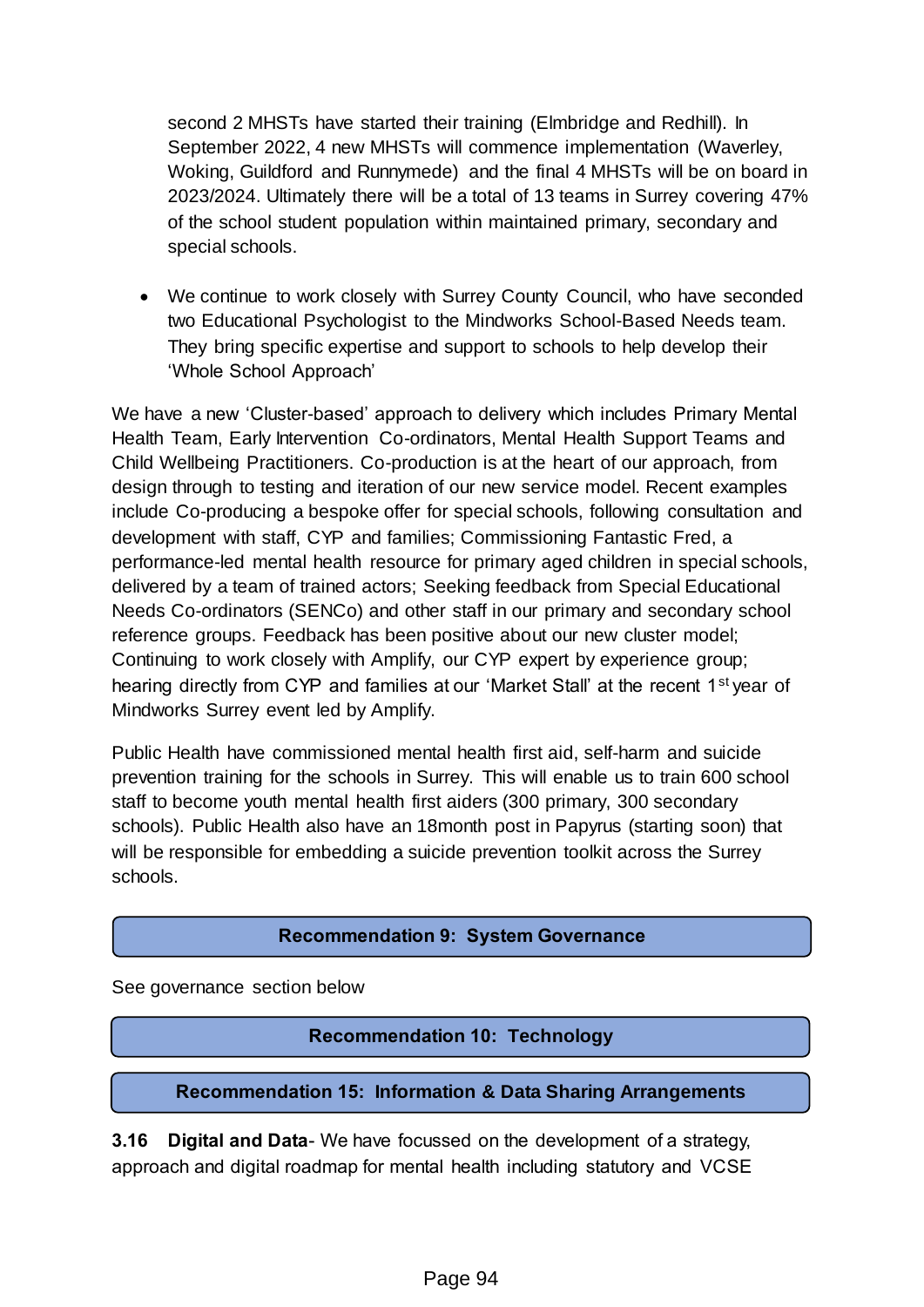providers and user voice. The work has been developed through a range of workshops to better understand the challenges and help set priorities going forward. To date we have:

- Completed a mapping exercise which highlighted the volume of programmes and projects either led by digital/data teams or supported by (e.g., in specific workstreams)
- Gathered learning and understanding that we are not always showcasing this work effectively and building more strategic links between work and spreading good practice
- Mental Health Service Model for Surrey Heartlands ICS led on three workshops and a show and tell in flight to develop an abstracted service map and agree on next steps for an exemplar service
- Engagement with other MHIP workstreams on an ad hoc basis to understand emerging requirements
- Developed a "method statement" to be revisited subject to (funded) team set up going forwards
- Addressed the immediate digital solution for GPiMHS
- Worked with SABP and VCSE to access SystmOne for safe havens, in-reach and recovery and connect
- Ongoing solutions being sought for the VCSE for Primary Care to share data with the sector to deliver integrated services.

Based on the above actions, there is now a clear understanding on digital priorities which are needed to support improvements. These recommendations will feed into the ICS digital roadmap which can identify investment required and develop a programme of work.

#### **Recommendation 11: Covid-19**

The impact and lessons learned from Covid-19 have been incorporated into all areas of work. This was therefore been identified as a cross cutting theme.

**3.17 Resilience Hub** - During the pandemic, SABP launched a staff wellbeing and resilience hub known as 'Here for You'. The hub offers support to our workforce from health, social care and the voluntary sector, including direct 1:1s with a psychologist, group interventions and webinars, and signposting to other services such as IAPT. Over 2021/22 Here for You has had 17,710 unique visitors to the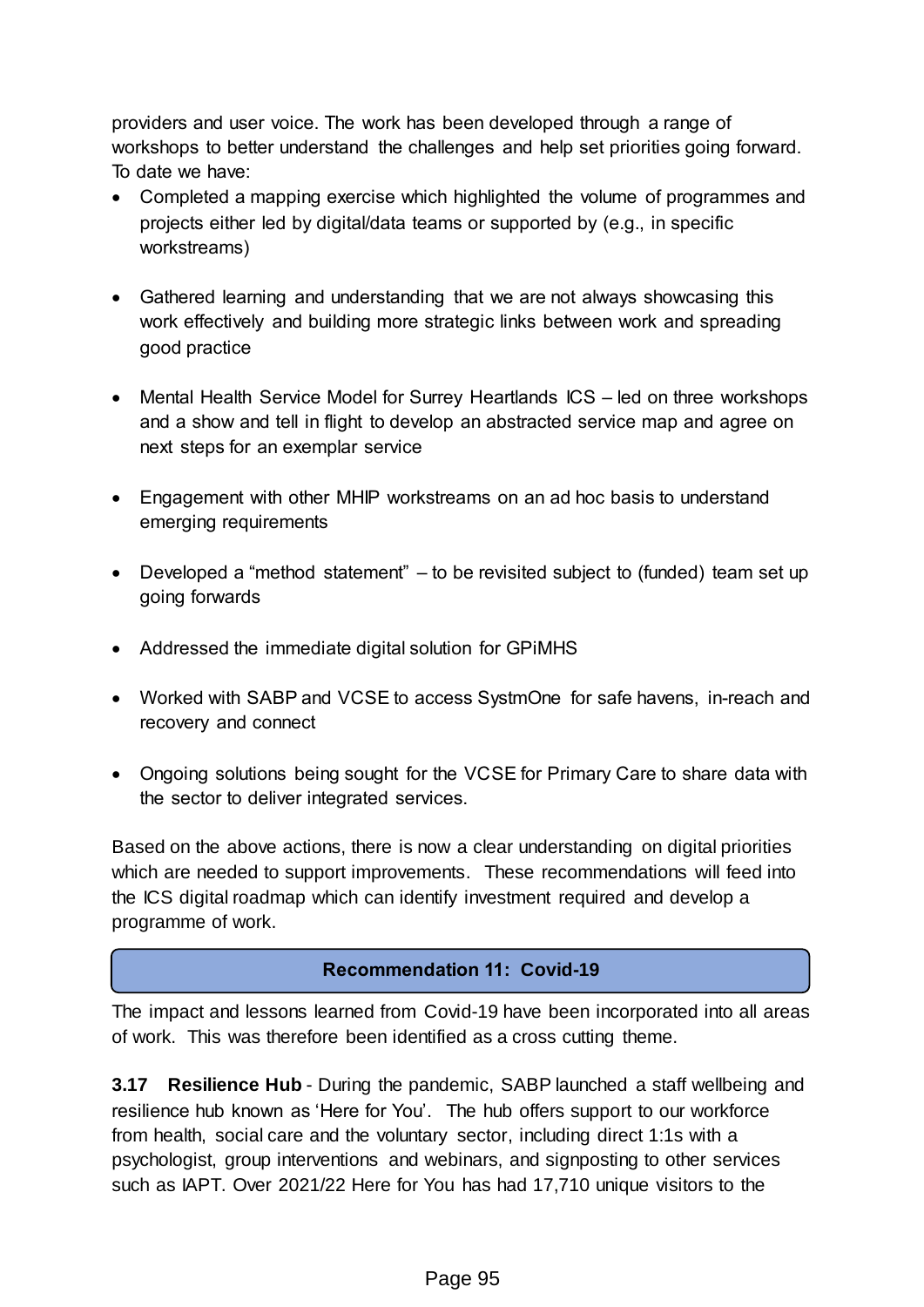website where people can access a range of self-help materials, and over 3,078 staff have requested direct interventions. The Hub has worked with over 72 different teams across the system, with the highest users coming from SABP, Surrey County Council, Acute Hospital Trusts, and General Practice. The main support themes emerging from our workforce are exhaustion and managing workload pressures; interpersonal relationships at home and at work; sleep difficulties; managing grief and loss; trauma at work (arising from vicarious exposure); impact of menopause; loneliness.

#### **Recommendation 12: Training and awareness**

**3.18 Training collaborative** -The training collaborative aimed to provide access to Mental Health First Aid (MHFA) and Trauma Informed Care. MHFA was commissioned and a plan for systematic engagement and senior buy in for training uptake, as well as wraparound supervision and support for those who have been trained has been developed. Work is currently underway to support the development of a network for mental health first aiders based on the third sector and primary care. Funding has been secured. Four courses have been completed so far this year and 17 further MHFA courses are scheduled for 2022/23, eight of these are fully subscribed. The Trauma Informed Care team have also secured funding and undertaken recruitment to commence roll out of training and support for organisations.

The collaborative's scope is being reviewed in order to enhance support for training requirements across the system using an evidence-based phased model approach. This will range from mental health literacy (awareness), including the Wheel of Wellbeing, Mental Health Awareness, Trauma Informed Care and Suicide Awareness and Prevention. The training collaborative will employ a universal offer, but target certain priority groups such as emergency services, frontline workers, carers and others identified through the Mental Health Improvement Plan. A programme of evaluation considerations will explore outcomes for individuals (such as improved confidence and competence), outcomes for organisations (such as change in social norms or policies) and a review of support (supervision) structures for sustainable practice.

In addition, as part of our commitment to improving outcomes for people with section 117 aftercare needs, the section 117 Partnership Board has established an updated training programme for all adult social care (ASC) and SABP staff. This has been successfully delivered to 415 ASC qualified and unqualified practitioners and 100 SABP staff. This training is now mandatory for all social care practitioners with 3 yearly refresher courses.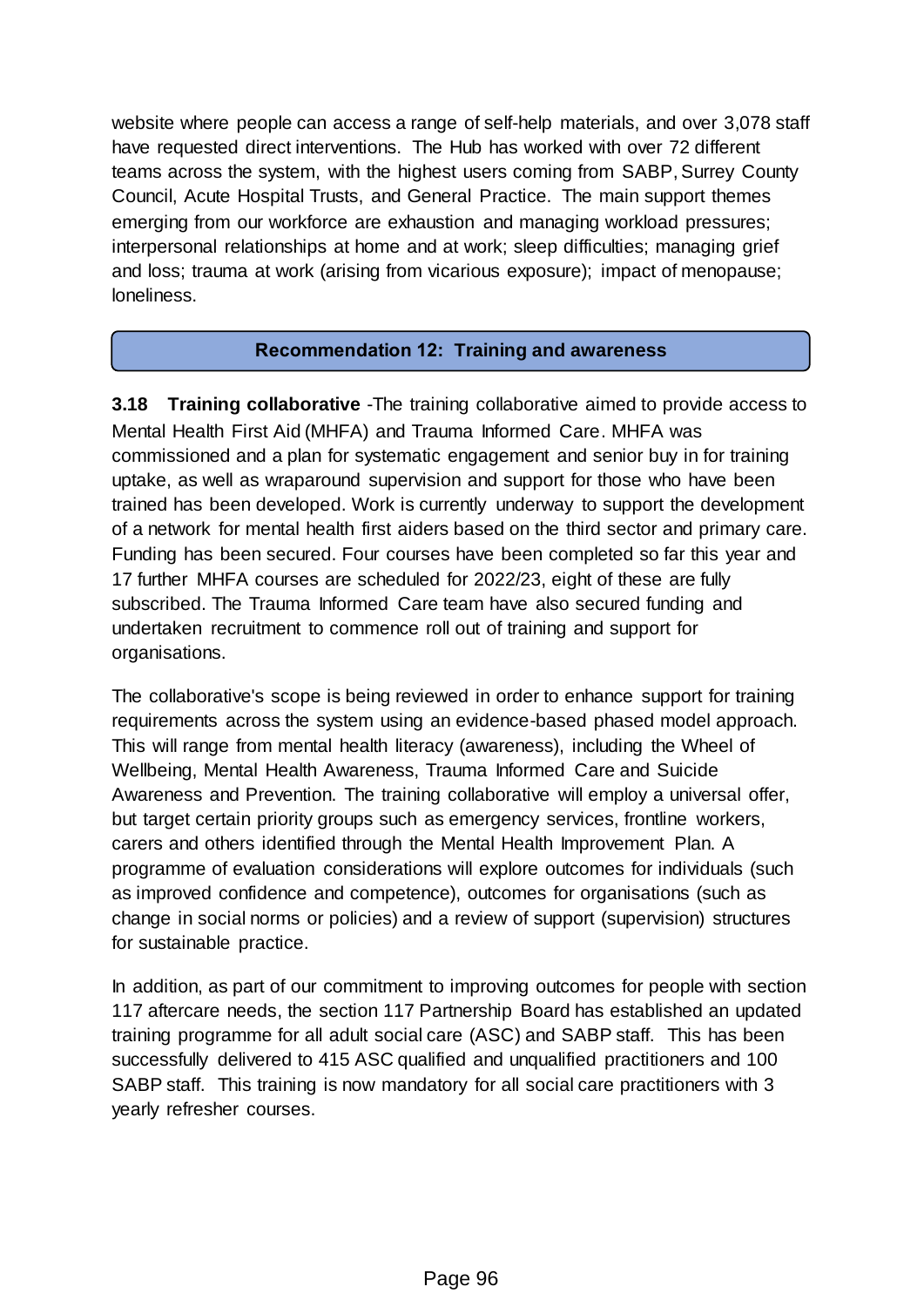#### **Recommendation 13: Communication, Resilience & Preventative Strategy**

**3.19 Communications Campaign-** A major system-wide mental health campaign designed to help address the impact of Covid19, led by a joint mental health communications group (SABP, SCC, ICSs, Public Health, Police, VCSE and others) to address recommendation – 5, building on the work to date, refresh and expand a Surrey-wide communication campaign around the priority afforded to emotional wellbeing and mental health, the positive preventative steps that individuals can take and the support, services and help on offer. The aim was to raise awareness and reduce stigma, drive an increase in numbers seeking self-help and lower-level support and reduce demand on more acute services, reduce stigma and tackle health inequalities.

## *Diverting just 5 people away from an inpatient admission would offset the cost of the campaign.*

The project included:

- "Face of support" campaign features practitioners and frontline staff to enable people to visualise the friendly support on offer
- Combination of universal promotion activity and a more targeted approach for specific groups flagged at being at particular risk including younger women, some men's groups, children and young people, minority ethnic communities, people with financial, job or relationship struggles
- A multi-channel campaign including outdoors (bus stops, stations, kiosks), surrey-wide mailer, radio, podcast, digital advertising

The impacts included:

- Mailer QR code has been scanned more than 300 times and mailer contributed to a 29% increase in claims to Surrey crisis fund
- 14,922 visits to mental wellbeing web page (up from 4,091)
- 100% increase in traffic to Mindworks Surrey
- Increase in people accessing and receiving Talking Therapies 11% increase in number of people receiving Talking Therapies
- 20% increase in new referrals to Community Connections and 52% increase in number of clients supported by Community Connections

**Recommendation 14: Preventing Gaps in Service & Improving Transition**

**3.20 Single Point of Access (SPA) Review-** SABP are undertaking a review of this service to improve processes and reduce the likelihood of referrals bouncing **People** around the system. To date this review has engaged with a wide range of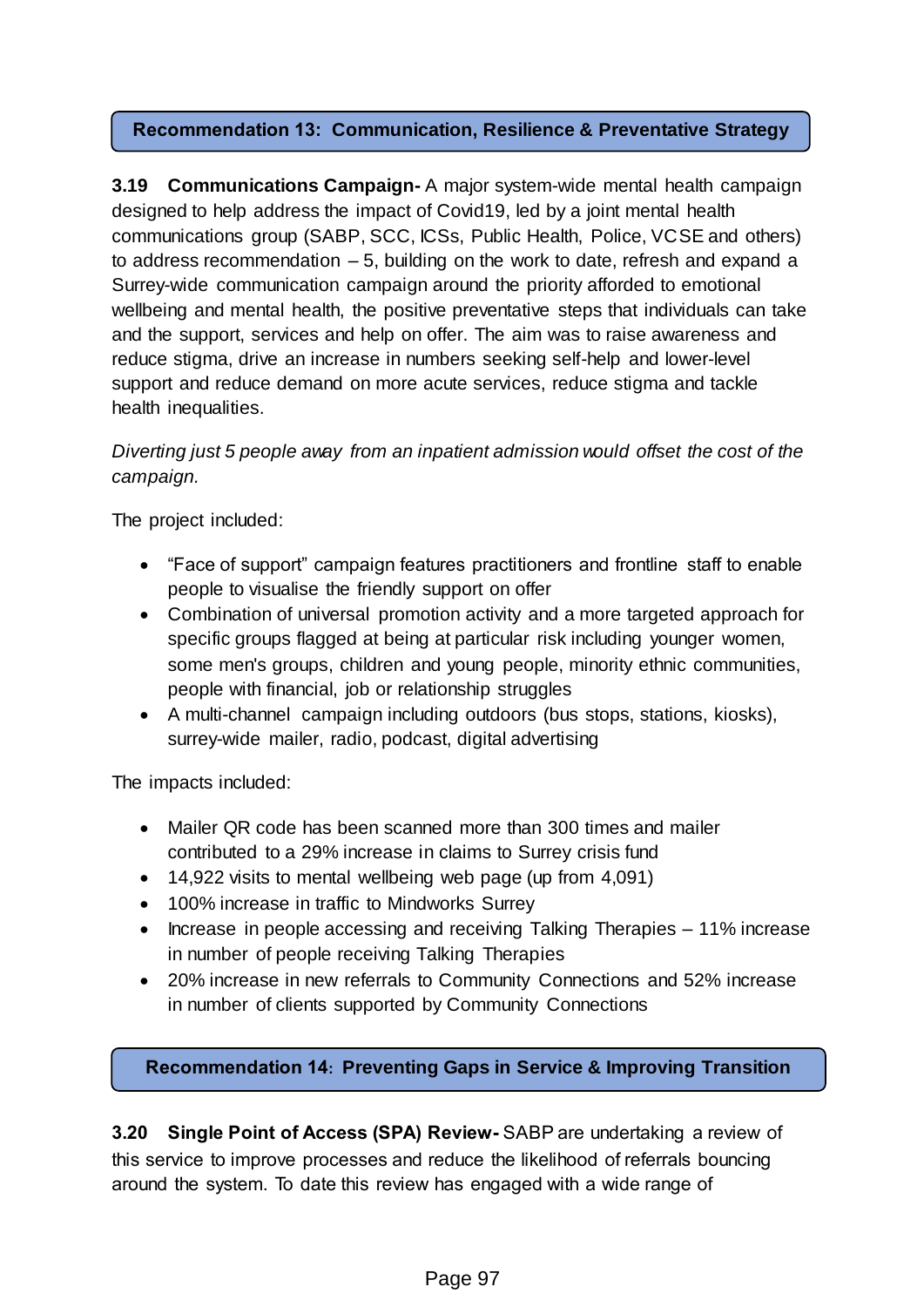stakeholders who refer in and work with SABP, as well as with service users. The review has also included oversight of operational policies and activity data. We are expecting the recommendations and action plan to be available in July/August 2022.

**3.21 To address the gap in services for people with dual diagnosis** – a system piece of work has commenced to start looking at better access and support for people with both mental health and substance misuse issues. The work includes reviewing the the Standard Operating Procedures for community mental health teams to support better access and integration; reflecting on lessons learned from recent serious incidents; and the integration of I-Access (dedicated substance misuse services) into GPimhs initially piloting through the Epsom pilot. A multiagency working group is now in place and overseeing progress and development.

#### **Recommendation 16: Engage with and improve access, reduce barriers to groups that do not engage with traditional services**

**3.22 Engagement with Black, Asian and Minority Ethnic Groups**- Surrey Minority Ethnic Forum (SMEF) have been working in partnership with the Independent Mental Health Network (IMHN) to co-design an engagement programme with BAME communities. SMEF/IMHN has now employed a dedicated worker to take this project forward. A network has been launched and a series of engagement has been stood up with faith and community leaders.

**3.23 Improving co-production and user involvement-** SABP commissioned a project to transform the future of co-production at the Trust, working with Surrey Coalition of Disabled People, Healthwatch Surrey and Surrey Minority Ethnic Forum.

The aim of the project was to design what co-production within the trust looks like in the future. This will include both the co-production of services, strategies, and projects and, at a more individual level, a chance to review how co-production is embedded within current services and in doing so seek to in part address recommendation - 16 of 'establishing a pilot methodology of deep engagement with target groups currently identified as being underserved in order to better understand the challenges they face, the response required, starting with those with multiple needs and conditions, people with eating disorders and a 16 to 25 years old cohort'.

A co-production project team was stood up to oversee the work. The project ran from September 2021 to April 2022 and engaged with SABP staff, service users, carers and stakeholders through a wide variety of events, workshops, one to one interviews and surveys to gather as many diverse opinions as possible. The contributions of over 400 people are represented in the findings.

The findings were: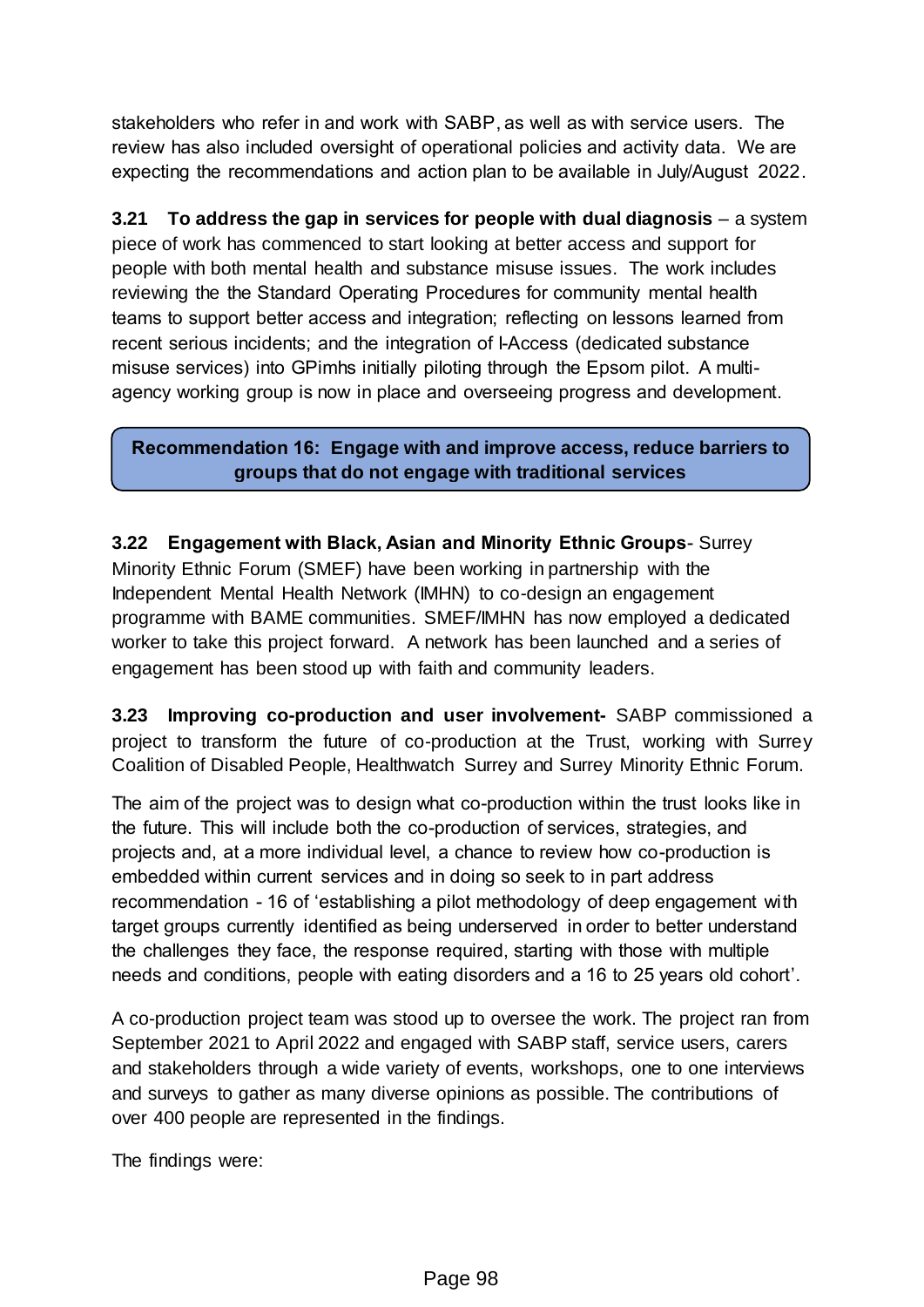- i. Groundwork adopt a Trust-wide definition of co-production, revisit visions and policies to ensure co-production is embedded
- ii. Establish co-production as business as usual build momentum, share learning, empower staff through training
- iii. Create new roles to ensure the lived experience voice is heard at all levels of every team
- iv. Enable the purposeful employment and appropriate support of staff with lived experience, developing new policies to achieve this.
- v. Build reciprocity and parity of esteem for service users/carers standardise recruiting, supporting, engaging, managing, remunerating, and supervising volunteers with lived experience; recognise and reward the expertise of service users and carers who formally support co-production; support black and minority communities to engage with co-production.
- vi. Open channels of communication with a wider and more dynamic range of service users and carers, and ensure feedback is collated and shared regularly with staff, service users, carers and other stakeholders.
- vii. Ensure carers have clear information about their roles and rights and provide support for carers
- viii. Redevelop the Forum of Carers and People who Use Services (FoCUS) make the meetings more accessible, replace current groups with 6 local groups.
- ix. Expand co-produced commissioned services by developing and extending relationships with third sector care providers, including community and voluntary organisations.

These recommendations are now being taken forward by SABP.

## **Recommendation 17: Review Capacity of Mental Health Crisis and Inpatient Services**

**3.24 Review of section117 processes in order to ensure compliance with s117 duties and responsibilities and ensure packages of care offer best outcomes for individuals –** This piece of work has been established and an existing s117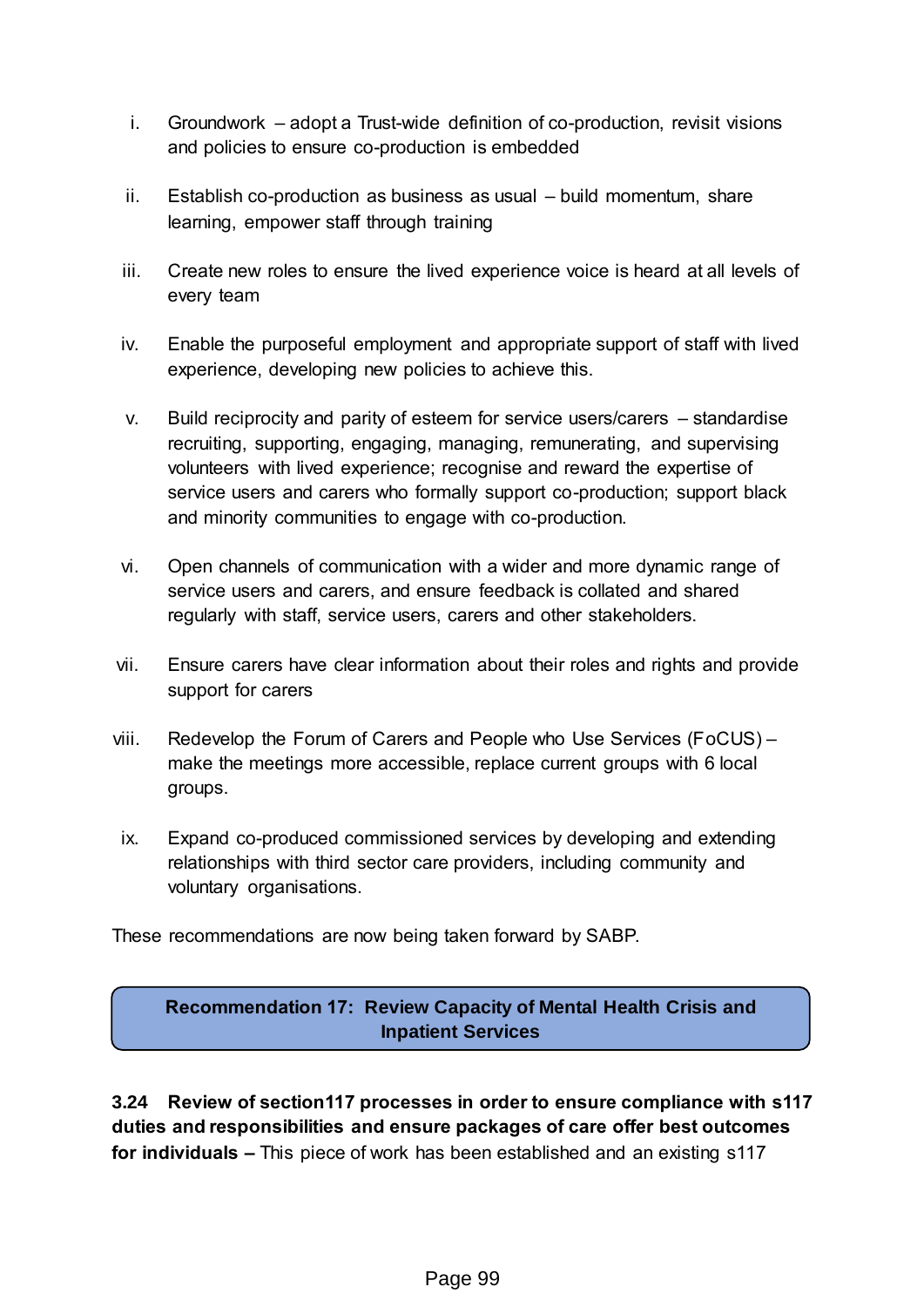partnership board has been formalised to oversee this work. Key areas of progress include:

- $\bullet$  Integrated review team in place (2x SCC, 1x Health)
- Screening cases to confirm and document eligibility
- Back log of reviews underway review team completing reviews not open to teams (~10 completed so far) while also supporting teams to complete reviews
- Training being rolled out and all staff who need training identified
- New Aftercare plan form created and approved
- Redraft 1 of policy has been shared

Key next steps are:

- Agree health worker business case with CCG
- Finalise policy
- Improve s117 during admission/at discharge
- Streamlining of s117 panel documentation
- Long term planning moving beyond transformation funding.

**3.25 Improving flow**- SABP's Quality Improvement (QI) team have been working collaboratively with internal and external partners to improve flow and remove barriers to discharge on Magnolia and Juniper Wards. Data at the end of January 2022 showed an 18% reduction in length of stay on Juniper ward and a 43% reduction on Magnolia ward. As a result of this work the QI initiative is being spread and has culminated in a recent 3-day flow event bringing frontline teams together across the Trust, Surrey County Council, Surrey Police and the voluntary sector. The aim is to work together to build on these successes and ensure better flow through our crisis pathways. The event brought together over 100 colleagues working at all levels across our system including, but not limited to, representatives from all divisions within SABP, social services (Surrey and Hants), CCG, VCSE partners, police and our private providers.

The event was planned to build on the recent work SABP have been focusing on to improve our adult acute care pathway, so that people can *'get help when they really need it'.* This event aimed to accelerate the work by bringing together an array of staff from across the Trust as well as some representatives from organisations within the wider local health and social care system to build on what we know works and accelerate efforts to further improve. The event looked at theories of flow, systems thinking and had dedicated time to design and considers solutions to the key areas we believe could lead to improved flow.

Through this event the hope is to realise the full potential of the flow work that has been underway at the Trust and achieve gains such as: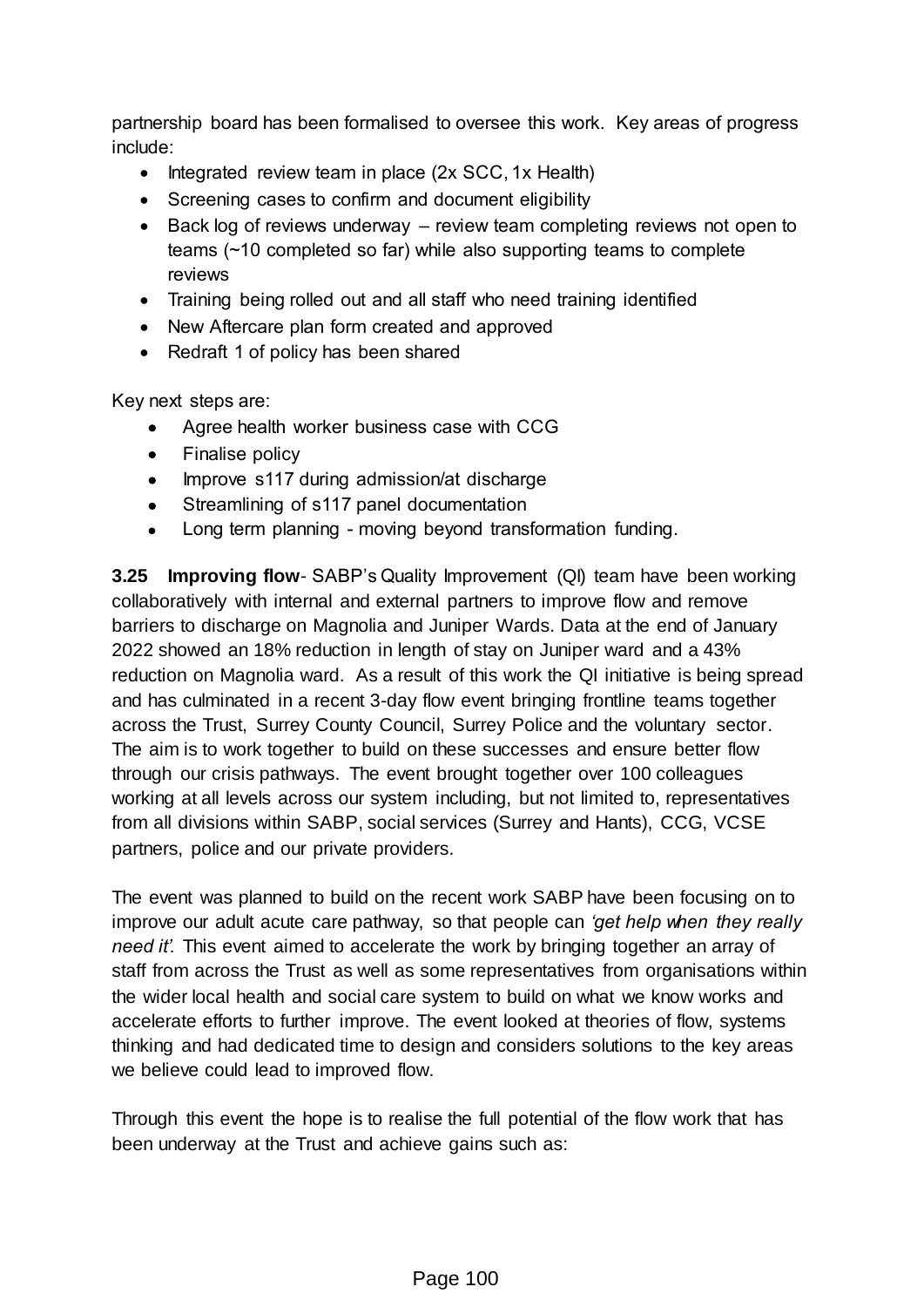- reduced length of stay for people who use our services;
- reduced percentage of people who are medically fit for discharge on our wards;
- fewer out-of-area placements; and
- reduced spend

Planned 30, 60 and 90 day follow up titled '90 days to make an impact' are in the diary.

The SABP pre-work as referenced also had yielded some significant earlier impacts. In one ward, between the start of flow work in October 2021 and January 2022, lengths of stay reduced from 85 to 52 days and there was an increase in discharges (2 more per week) resulting in 22% more bed days being available for people to have a bed closer to home when they need it.

**3.26 Community Connections InReach pilot**- A multi-agency 'in reach' pilot was conducted within the working age adult wards at Farnham Road Hospital and Abraham Cowley Unit. The in-reach service aimed to support individuals and their families through the transition from the ward back into the community, and to ensure capacity is better aligned with need and demand. The pilot was delivered in collaboration with SABP and the 3 Community Connections Lead Providers Catalyst, Mary Frances Trust and Richmond Fellowship.

The three non-clinical mental health specialist third sector organisations each provided an In-Reach team (2x workers) to provide specialist staff to work with a patient, and their family/carers, on the ward for 2 weeks before discharge and up to 3 weeks after.

Support provided includes someone to talk to, travel, home preparation, assistance with booking and attending appointments, accessing services, advice/information/ signposting.

The 12-month pilot ran from April 21 to March 22 and had worked with 74 people between 21st June 21 to 10th January 22. 13% of people had discharges earlier than planned and 18% as planned with only 5 people being re-admitted. Clients gave an average score of 8.3 out of 10 for how beneficial the support of their In-Reach worker was in helping them in their transition home and 92% of clients stated they felt the support of In-Reach reduced the likelihood of them returning to hospital. Staff gave an average score for 8.3 out of 10 for how satisfied respondents were with the support that the service offered and 9 out of 10 staff said they were likely to consider referring to the In-Reach service when discharging patients.

**3.27 New Hospitals Programme-** Capital funding has been secured to rebuild the Abraham Cowley Unit (ACU) to eradicate dormitories and improve the therapeutic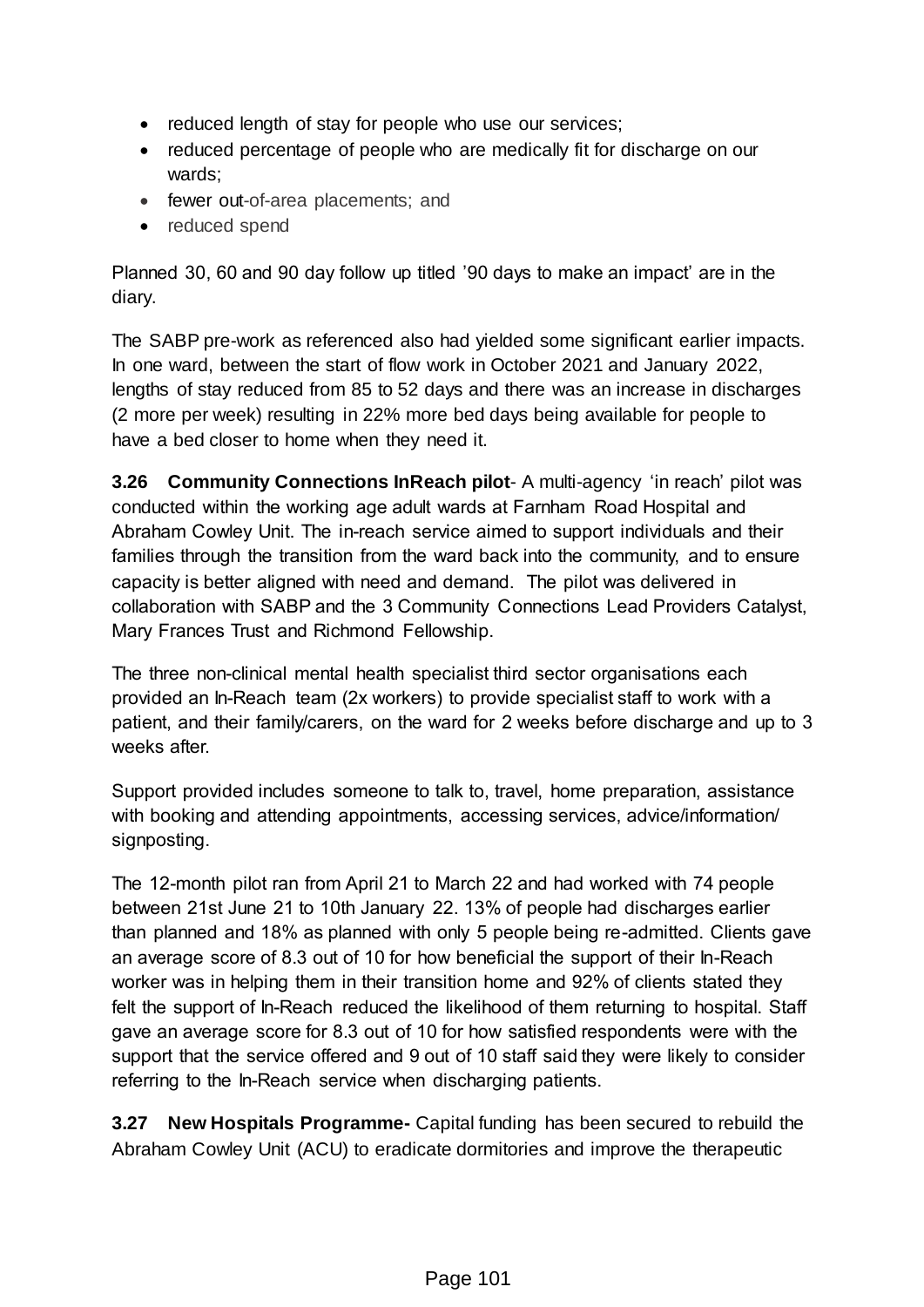environment. The ACU has now been closed with the new hospital expected to open in 2024.

**3.28 Establishment of a Crisis House-** The aim of this project is to establish a short-term crisis house in Surrey to support adults who are experiencing a mental health crisis in the least restrictive environment and with as minimum disruption in their lives. The tender process was undertaken Dec 21 – Feb 22. This is now complete, and a contract has been awarded. An implementation group has been stood up to mobilise the crisis house. The first meeting was on 18<sup>th</sup> May 2022 and the mobilisation period is expected to be 4 months.

**3.29 Safe Havens extended hours pilot –**The Safe Haven model was originally launched in Aldershot in early 2014 with Woking Safe Haven established shortly afterwards in 2015 as an out of hours drop-in crisis service to provide people aged 18 years and over with a safe place to turn to when requiring mental health crisis support also providing support for carers of people experiencing mental crisis. SABP NHS staff, with Catalyst voluntary sector partners, are on site to provide mental health crisis support, with the aim of helping people avoid the need to attend A&E departments.

Woking Safe Haven piloted an extension to 24 hours, from the 15th of February to the 7th of May 2021, from the customary hours of 6.00 pm to 11.00 pm, 365 days a year. Over the 12 weeks, there were 283 presentations during the pilot; this is separate to the 220 presentations during the usual hours of 6.00-11.00pm.

Overall numbers during the pilot increased gradually as the pilot progressed with the addition of Attend Anywhere (the virtual Safe Haven), making the service more accessible to all. Usage of Attend Anywhere, in the 5 weeks that it was part of the overall offer, accounted for 41% of the total attendance across the entire 12-week pilot. There were fewer in-person presentations overnight, the majority of which were those being transported by Blue light services, and those by ambulance was double than those convened by Police. This data shows good use of the Safe Haven as an alternative to A&E and/or police (s136).

The pilot also saw an increase in individuals new to the service, accessing support for the first time (67%). The main reason for individual's attendance at the Safe Haven was crisis, which was expected, especially due to the service operating as crisis only due to pandemic restrictions.

The main alterative individuals would use if the Safe Haven was not available was the Crisis Line, followed by A&E so this pilot demonstrated that this was a viable admission alternative.

The pilot was for a limited time of 12 weeks which may not fully represent the need for a 24-7 service but provided an excellent snapshot of potential.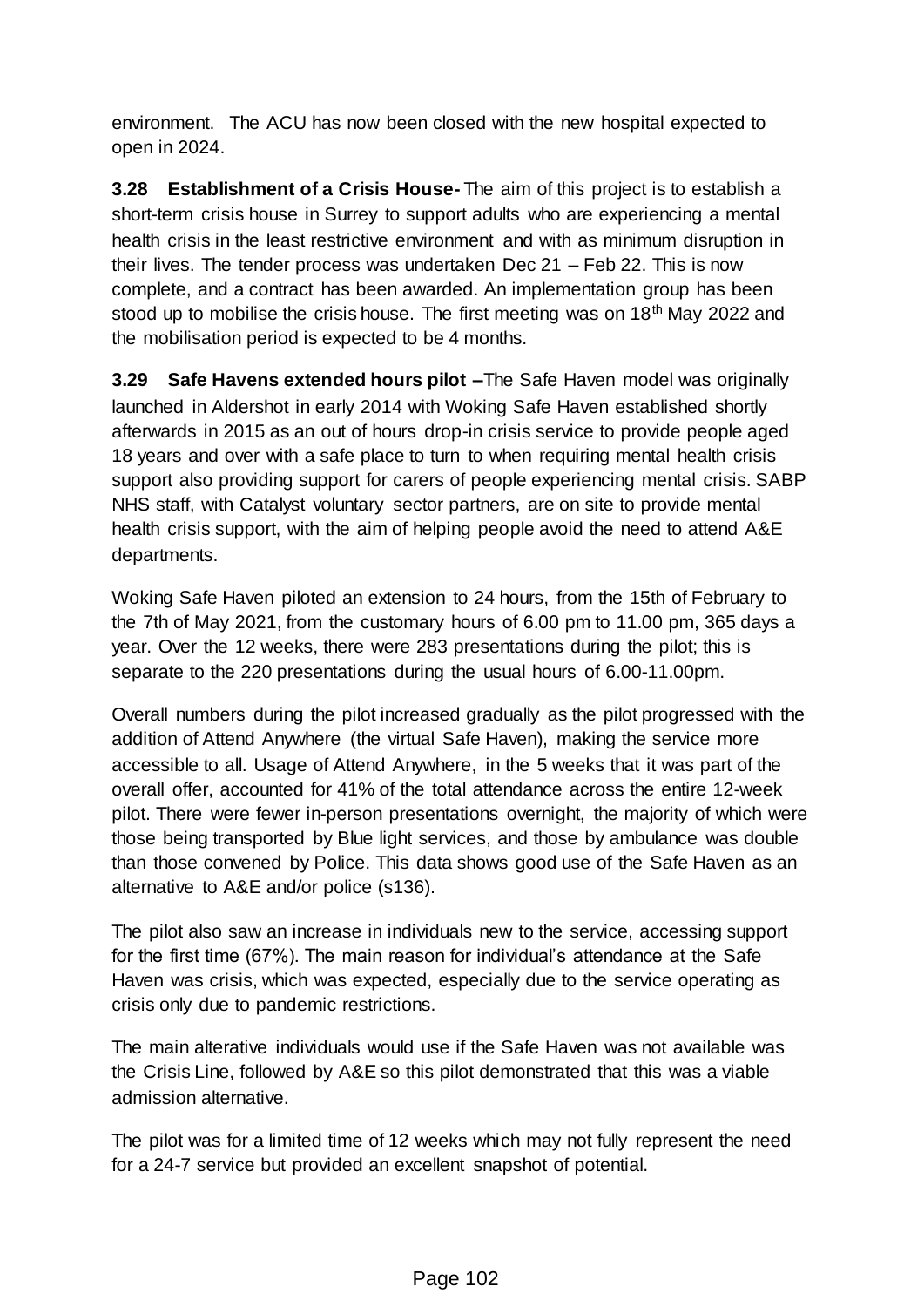#### **Recommendation 18: s136 health-based place of safety & follow up**

#### **3.30 To review s136 provision and address identified areas for improvement -**

A s136 task and finish (T&F) group has been established. The group has good representation and engagement from system partners including Surrey and Borders Partnership, Surrey Police, Surrey County Council, Surrey Heartlands CCG and VCSE partners. Key actions being undertaken by T&F group include:

- Development of enhanced support for police out of hours exploring increased support within EDT and/or use of SPA (Jan – April 22)
- Support, monitor and evaluate the use of the CYP Consultation Pilot (support from Hope service for police officers) (Dec 21 – Mar 22)
- The establishment of SHIPP for 16–17-year-olds
- The roll out of police training (Jan July 22) with attendance from Approved Mental Health Practitioner (AMHP) service and Hope service to promote support available to officers
- Options appraisal around future provision for Health Based Places of Safety (HBPoS)
- Development of s136 pathway with crisis house (Jul Aug 22).

#### **Recommendation 19: Improving Access to Psychological Therapies**

**3.31 Re-procurement of IAPT Services** - The current contract has been extended until March 2023 due to the impact of the pandemic. The service specification will be updated to reflect the changes post pandemic in the health system. The option to procurement versus service re-design will be assessed and options explored. Procurement is still the first option, but it will impact approx. 300 IAPT staff and approx. 100 trainees, causing disruption.

The current IAPT performance is very good with most Key Performance Indicators being reached. Surrey IAPT won an award recently for its marketing campaign following NHSE funding. Workforce and retention remain a challenge for the services similarly to the rest of the health and social care system.

# **4. Main Challenges**

The pace of change which the MHIP set out to achieve has been challenged by several factors, including:

• The on-going impact of the Covid19 pandemic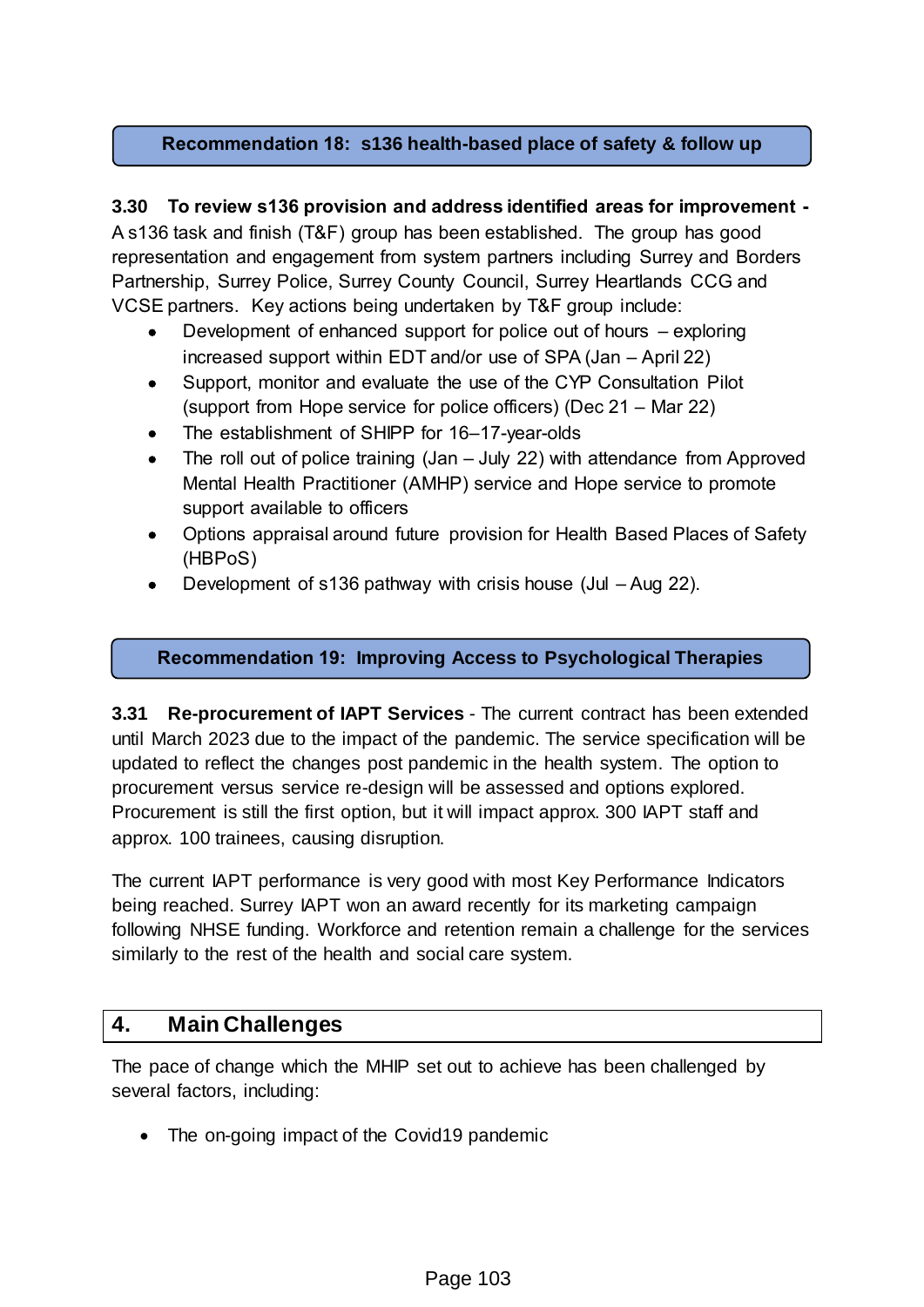- The size and complexity of the MHIP, requiring a multi-agency, whole system approach
- Cultural change and a lack of shared vision
- Leadership commitment and capacity across the system (notably but not exclusively within the third sector)
- Governance complexity and funding.

It is important to recognise that the **delivery context** for the MHIP has been extremely challenging. The emotional wellbeing impact of the Covid19 pandemic, three national lockdowns, blanket easing of restrictions and now worldwide political and economic unrest have all contributed to persisting pressures on the mental health system, both within Surrey and nationally. For example, we have seen a significant rise in demand (up 74%) for crisis support as more people experience heightened mental health acuity and complexity. This is accompanied by considerable pressure on inpatient services and challenges finding appropriate onward accommodation or packages of support for people leaving hospital. Demand for children's emotional wellbeing and mental health services has also accelerated to levels well above contractual expectations (up 52%), with acuity being seen through the rise in eating disorders and self-harm. This position is compounded by preexisting improvement challenges in a range of service areas and a need to transform our operating model to ensure that people get timely access to support when needed and no-one is left without help.

The **size and complexity of the programme** – the scale of transformation required to deliver the improvement plan against other competing priorities and pressures, including responding to the Covid pandemic, delivering the NHS Long Term Plan, delivering priority 2 of the Surrey Health and Wellbeing Strategy and the other transformation programmes already underway. This also connects to the challenge of expectation of pace and impact being delivered, given that this is multi-agency and systemwide programme requiring complex delivery and relies on shifting the culture within the system, which take significant time.

There has been a **lack of a shared longer-term strategy and vision** for emotional wellbeing and mental health in Surrey which has resulted in misalignment of objectives and priorities which the MHIP has tried to navigate through. However, as stated above, there are multiple competing and conflicting priorities which require prioritisation and appropriate phasing.

There has been **commitment at the highest levels**, but limited resources to manage the programme means this has not translated into clarity of purpose or the transformation capacity to deliver the change. Despite initial allocation of shared human resources from across the system these have gradually fallen away to leave the Programme Director and a part-time SABP project officer. As this is a true system plan, the challenge of involving the third sector as **equal partners** alongside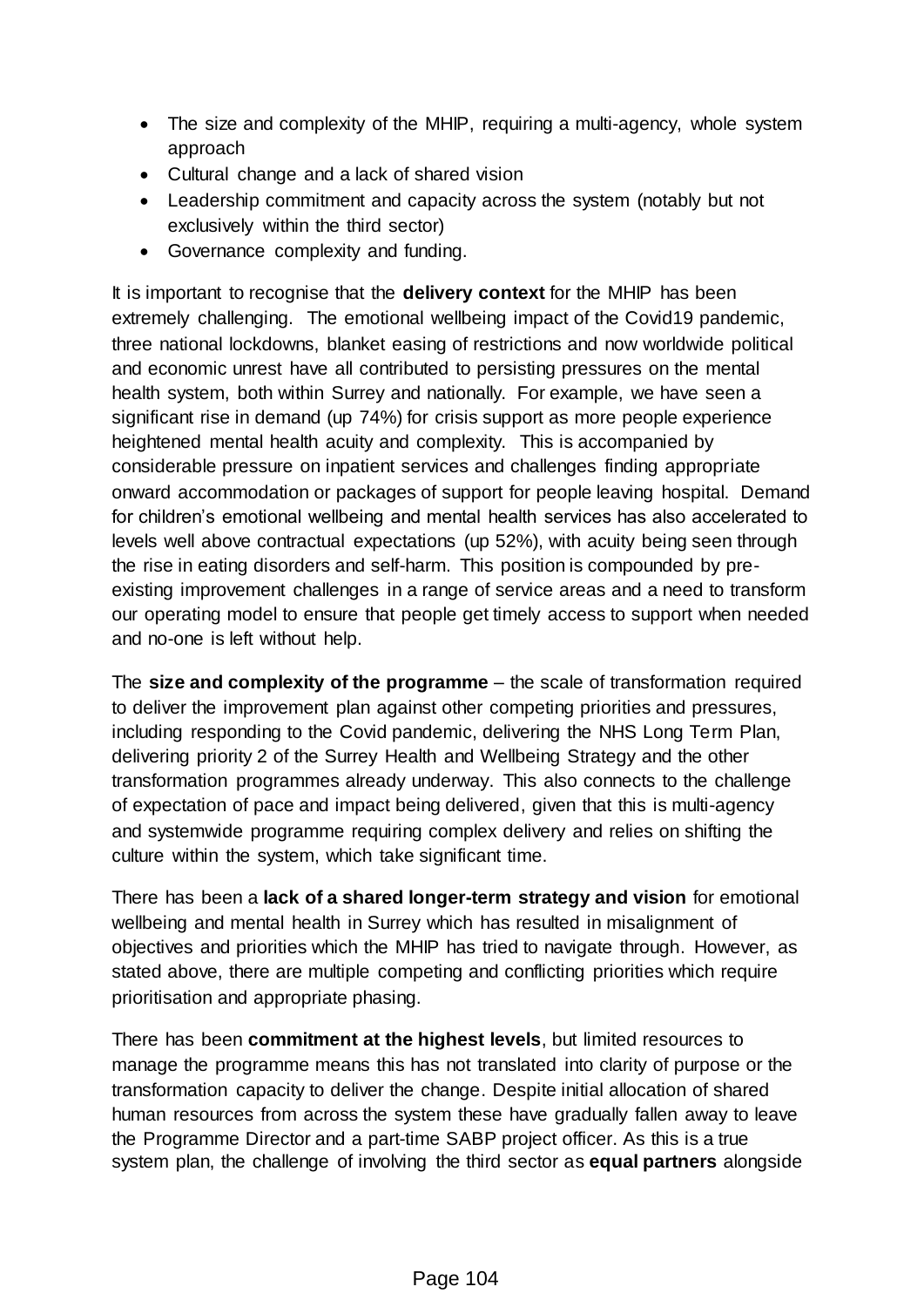partners who have a disproportionately higher levels of resource to contribute has also been apparent.

There has been **a lack of clarity on system governance** making it difficult to agree priorities and move at pace.

**Funding for mental health and resourcing the MHIP** are recognised as major challenges. Carnall Farrar highlighted the particular investment challenges for the mental health system in Surrey as highlighted above. This will continue to limit the scale of transformation and improvement that can be achieved. The resourcing review also evidences the workforce capacity challenges that we are facing in Surrey (and across the country).

In terms of MHIP infrastructure funding, to date a total of £535k has been invested into the programme in year 1 (2021/22). This cost includes pump prime funding committed by SABP for the Programme Director and the Linguistic Landscapes review. SABP, SCC and the CCG agreed an equal contribution to fund the resourcing review undertaken by Carnall Farrar and Public Health and SABP have shared the costs of the Unity Insights commission. Programme resources and funding going forwards are under active review.

It should also be noted that there has been significant time and resources invested though VCSE sponsor leads who have been undertaking activities above their normal operations. Whilst this is difficult to quantify, there should be recognition of the ongoing support and commitment that has been delivered and the ongoing resources needed going forward. SCC Public Health provided funding for unity insights and inputted to the development of their programme, under P2 of the Health and Well Being Strategy.

The MHIP at its outset and as a result of the Mental Health review set out that it would engage fully in the principles of co-design and co-production and integrate people with lived experience and their voice into the work of the programme. This requires a significant time commitment from these groups that needs to be recognised with the funding of expenses, and in some examples, time being paid.

It should be noted that since the implementation of the MHIP, there has been a commitment from Surrey County Council to invest a further £10.5 million to accelerate work addressing Surrey's strategic health and wellbeing priorities. A proportion of this funding will be allocated into a 'Mental Health Investment Fund' (MHIF) to invest in early intervention and prevention initiatives which aligned with the independent review improvement recommendations. The governance and process regarding the deployment of this fund is currently being worked through democratic and NHS processes.

#### **5. Proposed new governance/ programme structure**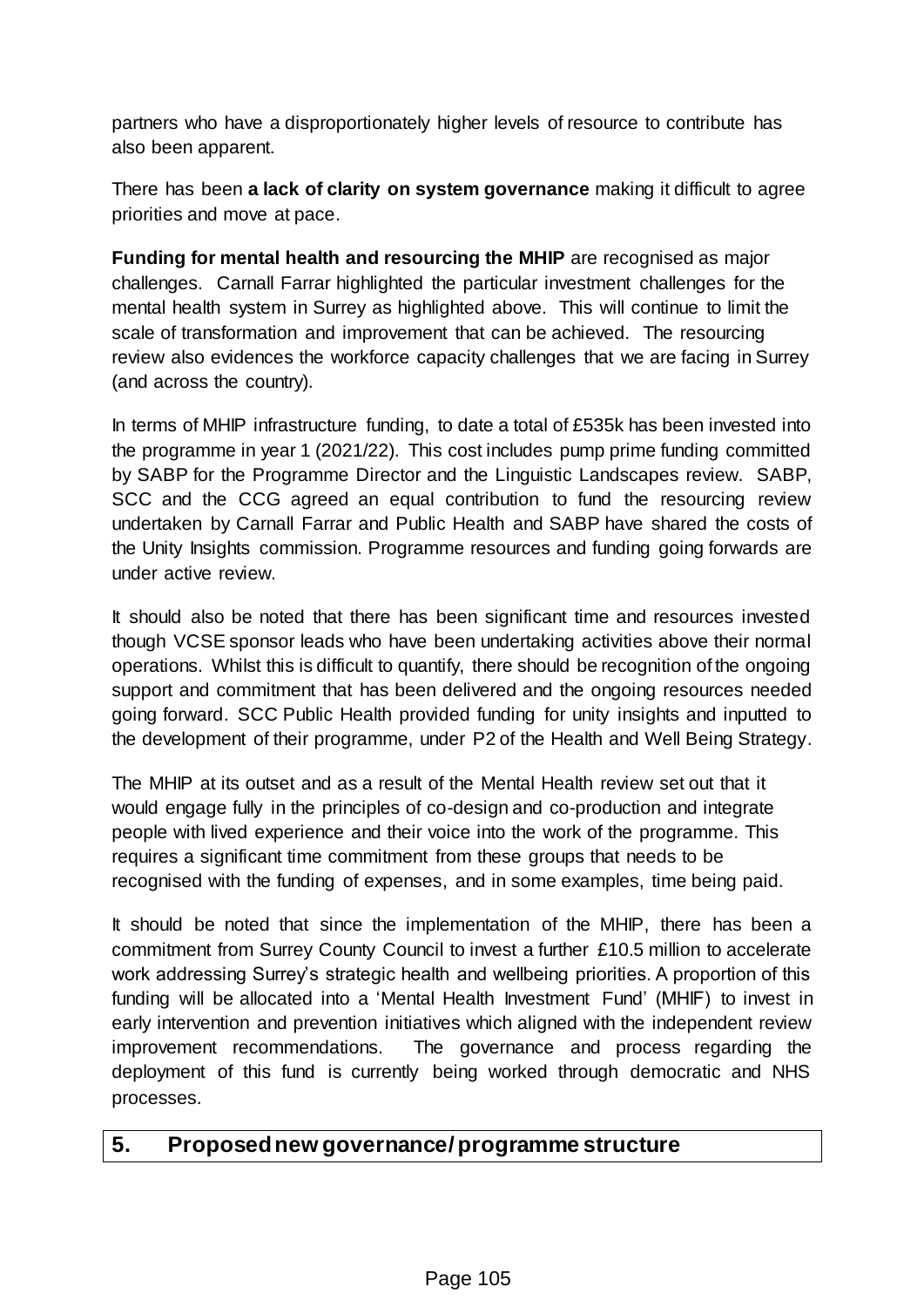The organogram below highlights the governance which has overseen delivery against the 19 improvement recommendations to date. The recommendations were clustered into 10 programmes to make delivery more manageable, with a Programme Management Office and senior Steering Group responsible for leading the individual projects. Progress was reported into the Mental Health Delivery Board and then ultimately to the independently chaired Partnership Board. Alan Downey, Chair of the Partnership Board, provided updates to the Surrey Health and Wellbeing Board.



#### Diagram 2: MHIP Original Governance

Governance has been a challenge to the delivery of the programme and has not resulted in clear prioritisation or phasing of the work. As a result, senior systems leaders met on 23rd May 2022 to reaffirm commitment to the programme and to simplifying of the governance structure. It was proposed:

- i. A single, streamlined, system-wide mental health transformation board with a remit covering all system work, including the MHIP, LTP, HWB P2 and financial recovery. This group will be chaired by Jonathan Perkins and will have a clear mandate from and line into system governance, set out in revised terms of reference.
- ii. A broader group bringing together partners and voices from across the system to provide insight, engagement and challenge to the work. VCSE and lived experience representation will be critical to ensure that planning and strategic decisions are meeting the needs. This wider group will also have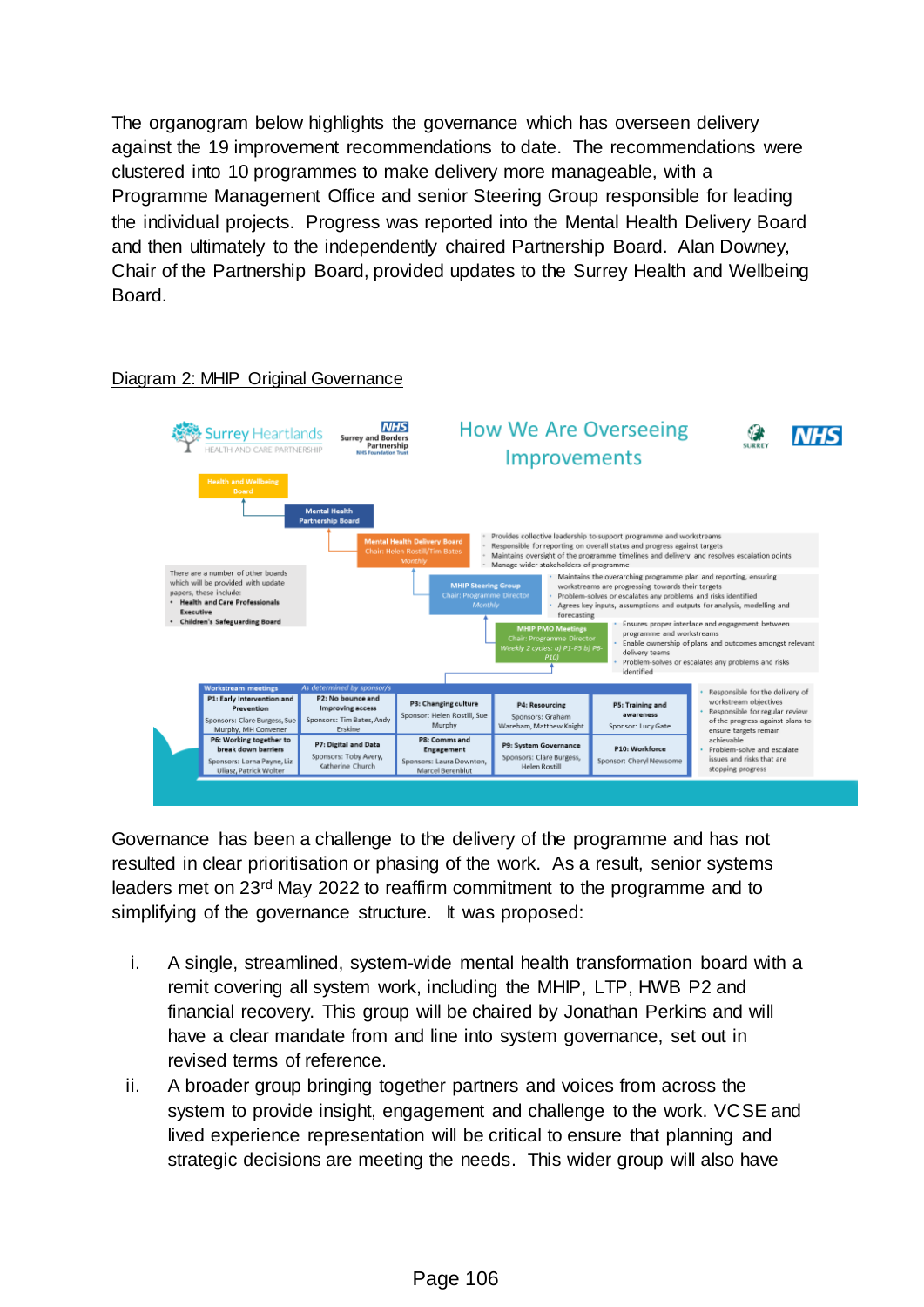representation on the transformation board to ensure its views and recommendations are given due weight.

iii. The overall structure will ensure the wider voices of stakeholders and users remain strong in the new arrangements.

This new arrangement is planned to go live 1<sup>st</sup> July 2022. A key task will be to review programme infrastructure and resourcing to deliver the integrated agenda.

#### **6. Recommendations**

The Committee is asked to:

- a) To note the report and the revised governance arrangements
- b) To agree to receive an update report in 6 months outlining the prioritisation plan and progress

#### **Contacts**

Professor Helen Rostill, Director for Mental Health Services, Surrey Heartlands ICS and SRO for Mental Health Frimley ICS (Helen.Rostill@sabp.nhs.uk)

Tim Bates, timothy.bates@nhs.net

Sally Heath, sally.heath@sabp.nhs.uk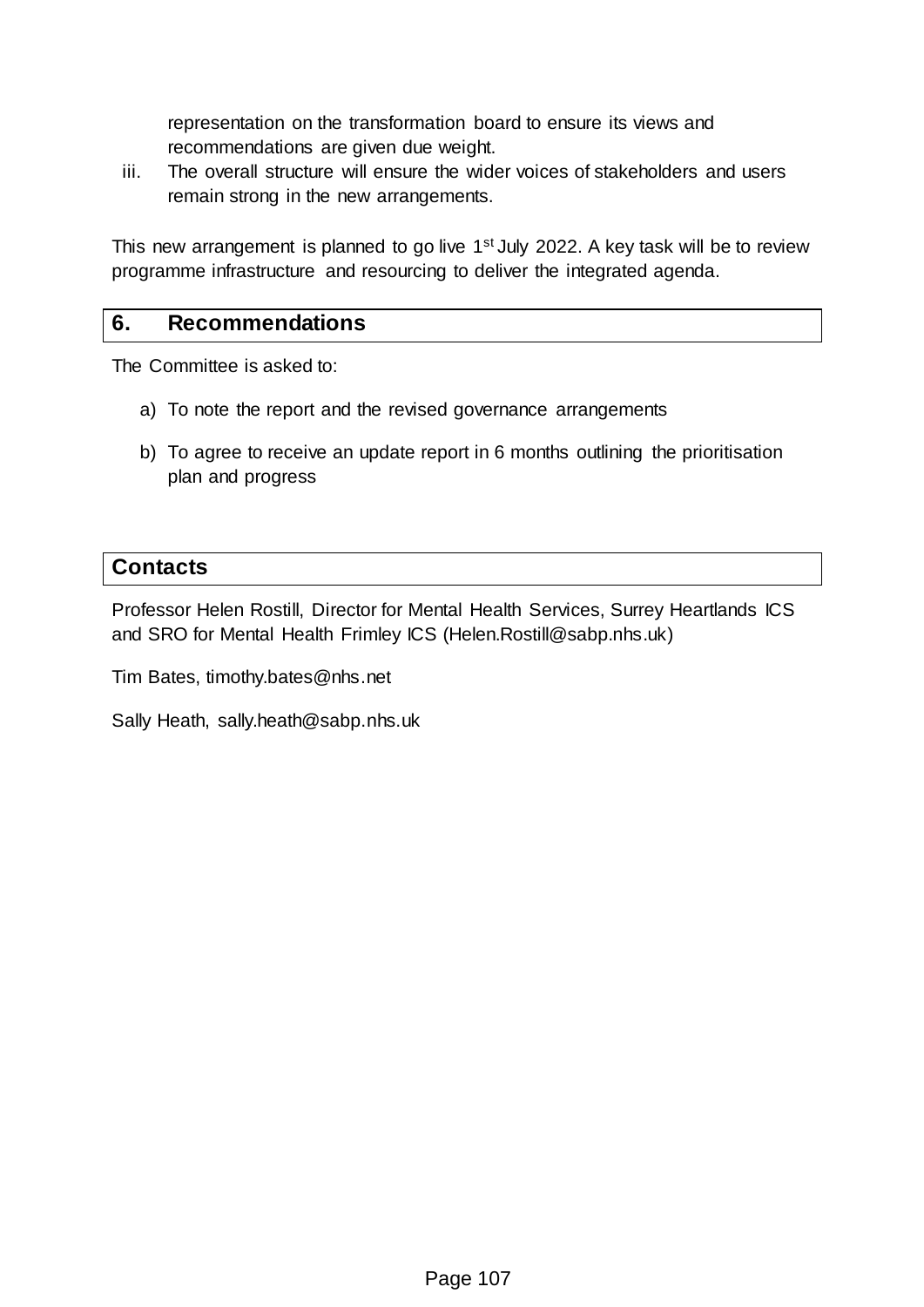# **7. Appendices**

# **Appendix 1: Glossary of Key Acronyms and Terms**

| <b>AAT</b>    | <b>Access and Advice Team</b>                      |
|---------------|----------------------------------------------------|
| <b>ABCD</b>   | Asset based community development                  |
| <b>AHSN</b>   | <b>Academic Health Science Network</b>             |
| <b>AMHP</b>   | Approved Mental Health Professional                |
| <b>ASC</b>    | <b>Adult Social Care</b>                           |
| <b>BAME</b>   | Black, Asian, Minority and Ethnic                  |
| <b>CAMHS</b>  | <b>Child and Adolescent Mental Health Services</b> |
| <b>CYPS</b>   | Children and Young People Services                 |
| <b>CBT</b>    | Cognitive Behavioural Therapy                      |
| <b>CMHTP</b>  | Community Mental Health Transformation Programme   |
| <b>CMHTOP</b> | Community Mental Health Team for Older People      |
| <b>CMHRS</b>  | Community Mental Health Recovery Services          |
| <b>EDT</b>    | <b>Emergency Duty Team</b>                         |
| ΕI            | Early Intervention                                 |
| <b>GP</b>     | <b>General Practitioner or General Practice</b>    |
| <b>GPimhs</b> | GP integrated mental health service                |
| <b>IAPT</b>   | Improving Access to Psychological Therapies        |
| <b>ICS</b>    | Integrated Care System                             |
| <b>IMHN</b>   | Independent Mental Health Network                  |
| <b>JSNA</b>   | Joint System Needs Assessment                      |
| <b>LTP</b>    | Long term plan                                     |
| <b>MDT</b>    | Multi-disciplinary Team                            |
| <b>MHFA</b>   | <b>Mental Health First Aid</b>                     |
| <b>MHIF</b>   | Mental Health Investment Fund                      |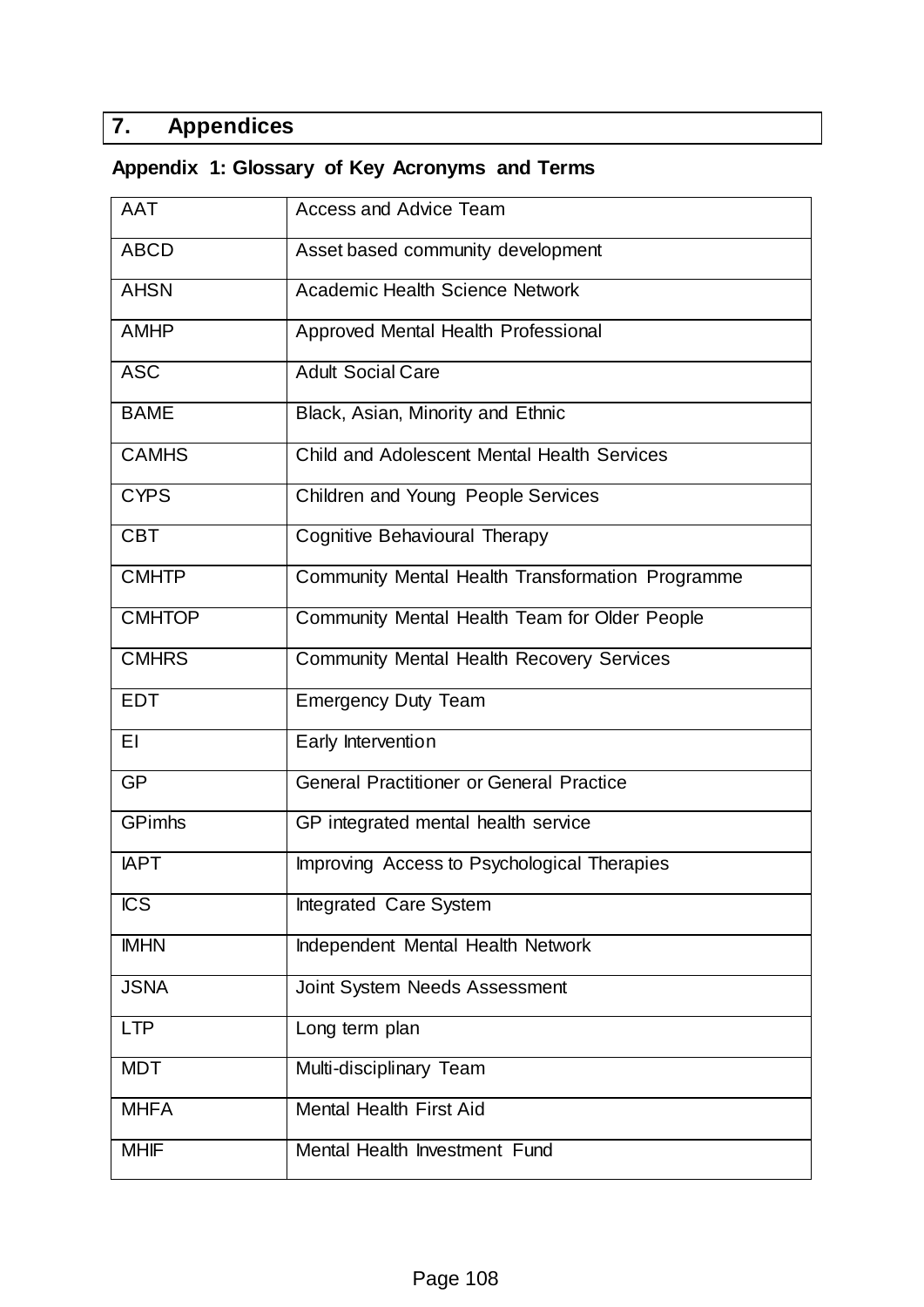| <b>MHIP</b>     | Mental Health Improvement Plan                      |
|-----------------|-----------------------------------------------------|
| <b>MHICS</b>    | Mental Health Integrated Community Service          |
| <b>NHSE</b>     | <b>NHS England</b>                                  |
| NHSE & I        | NHS England and Improvement                         |
| <b>NE Hants</b> | North East Hampshire                                |
| <b>PTSD</b>     | Post-Traumatic Stress Disorder                      |
| <b>PCN</b>      | <b>Primary Care Network</b>                         |
| <b>PMO</b>      | Programme Management Office                         |
| QI              | <b>Quality Improvement</b>                          |
| QR Code         | Quick Response Code                                 |
| S <sub>1</sub>  | <b>SystmOne</b>                                     |
| <b>SABP</b>     | Surrey and Borders partnership NHS Foundation Trust |
| <b>SCC</b>      | <b>Surrey County Council</b>                        |
| <b>SENCo</b>    | <b>Special Education Needs Co-ordinator</b>         |
| <b>SMEF</b>     | Surrey Minority Ethnic Forum                        |
| <b>SMI</b>      | Significant or serious mental illness               |
| <b>SPA</b>      | Single Point of Access                              |
| <b>SUN</b>      | <b>Service User Network</b>                         |
| <b>TIC</b>      | Trauma Informed Care                                |
| T&F             | Task and Finish Group                               |
| <b>VCSE</b>     | Voluntary, Community and Social Enterprise          |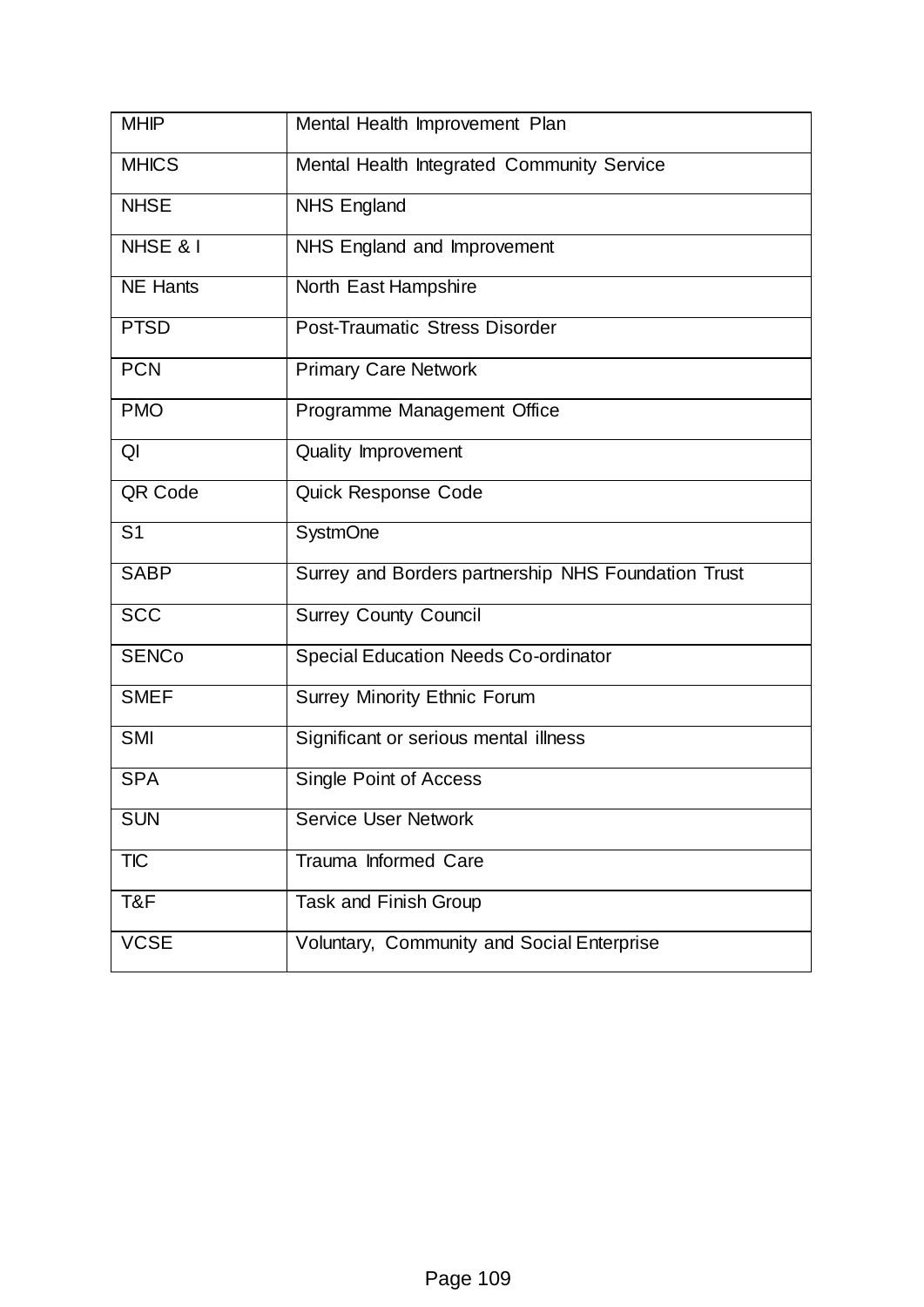| <b>Access and Advice</b><br>Team (AAT)                                                      | Part of Mindworks, Access and Advice helps young people<br>and their families to identify the best type of support for them.                                                                                                                                                                                                                                                                                                                                                                                                                                                                               |
|---------------------------------------------------------------------------------------------|------------------------------------------------------------------------------------------------------------------------------------------------------------------------------------------------------------------------------------------------------------------------------------------------------------------------------------------------------------------------------------------------------------------------------------------------------------------------------------------------------------------------------------------------------------------------------------------------------------|
|                                                                                             | It is intended to enable easy and early access to advice and<br>signposting to existing support as well as acting as a<br>doorway (gateway) to more specialist or clinical support as<br>needed.                                                                                                                                                                                                                                                                                                                                                                                                           |
| <b>Academic Health</b><br><b>Science Network</b><br>(AHSN)                                  | AHSNs present a unique opportunity to align education,<br>clinical research, informatics, innovation, training and<br>education and healthcare delivery. Their goal is to improve<br>patient and population health outcomes by translating<br>research into practice and developing and implementing<br>integrated health care services.                                                                                                                                                                                                                                                                   |
| <b>Approved Mental</b><br>Health<br>Professionals<br>(AMHPs)                                | AMHPs are mental health professionals who have been<br>approved by a local social services authority to carry out<br>certain duties under the Mental Health Act. They are<br>responsible for coordinating your assessment and admission<br>to hospital if you are sectioned.                                                                                                                                                                                                                                                                                                                               |
| <b>Attend Anywhere</b>                                                                      | Attend Anywhere is a secure web-based platform that the<br>NHS uses to enable patients to access video consultation<br>appointments.                                                                                                                                                                                                                                                                                                                                                                                                                                                                       |
| Camerados                                                                                   | People in the Camerados Movement believe that the simple<br>act of being more human by 'looking out for each other' can<br>be transformative, especially when people are experiencing<br>tough times. Camerados is based on a simple belief that<br>having 'People and Purpose' in your life is the most important<br>thing, not only to live a good life, but more critically for when<br>you are going through a tough time*. People in the<br>movement sometimes call each other camerados and want<br>more folk in society to look out for each other.<br>https://www.camerados.org/what-is-camerados/ |
| Cognitive<br>behavioural<br>therapy (CBT)                                                   | This is a way of helping people with mental health difficulties<br>by encouraging them to make the connections between how<br>we think, how we feel, and how we behave.                                                                                                                                                                                                                                                                                                                                                                                                                                    |
| Community<br>Connections                                                                    | Three lead providers (Mary Frances Trust, Catalyst and<br>Richmond Fellowship) who support community mental health<br>and emotional wellbeing for adults (16+) in Surrey.                                                                                                                                                                                                                                                                                                                                                                                                                                  |
| <b>Community Mental</b><br><b>Health Framework</b><br>for Adults and<br><b>Older Adults</b> | The framework describes how the Long Term Plan's vision<br>for a place- based community mental health model can be<br>realised, and how community services should modernise to<br>offer whole-person, whole- population health approaches,<br>aligned with the new Primary Care Networks (PCNs).                                                                                                                                                                                                                                                                                                           |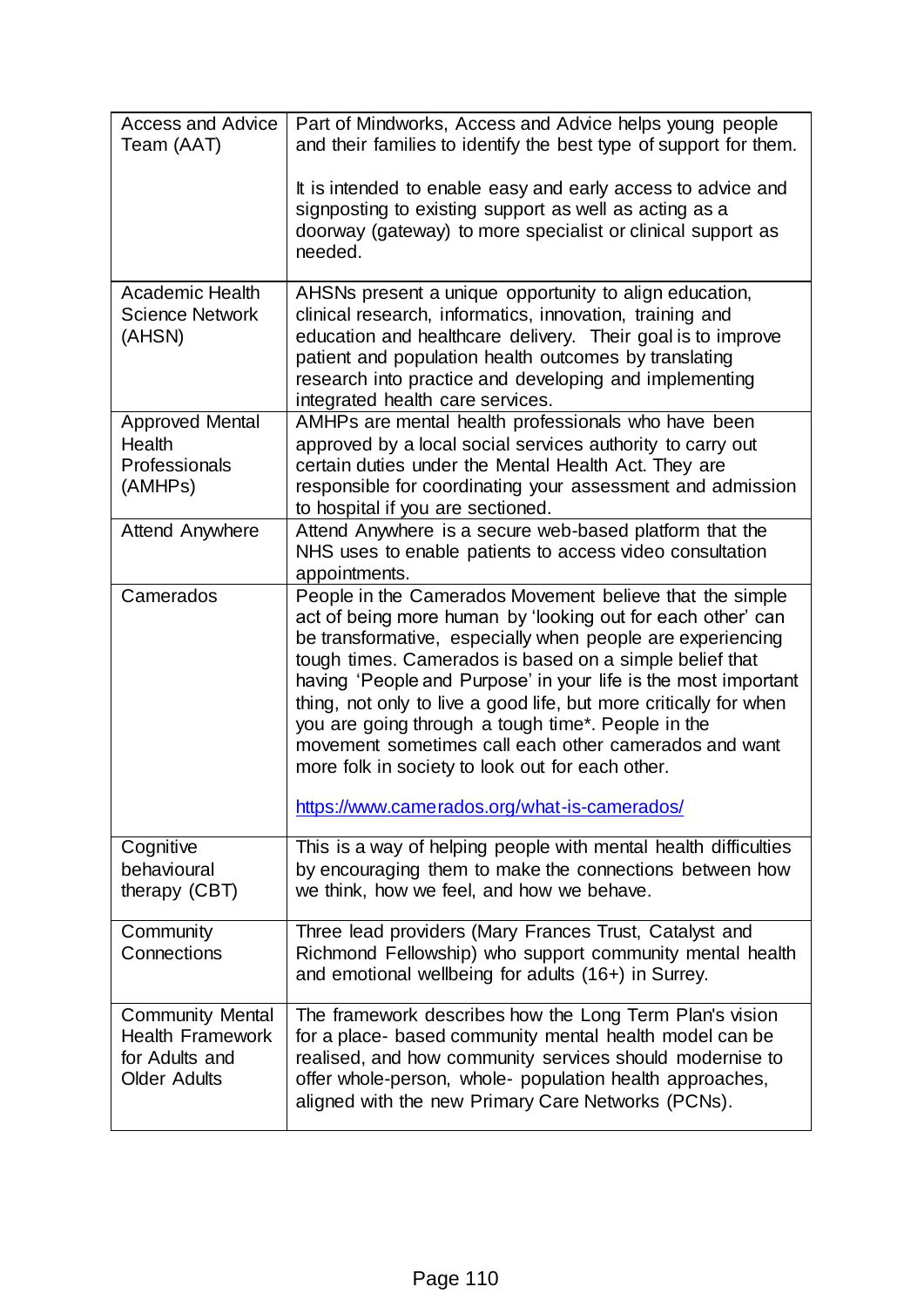| <b>Community Mental</b><br><b>Health Recovery</b><br>Service (CMHRS)                  | Community-based mental health teams consisting of Mental<br>Health Nurses, Occupational Therapists, Psychologists and<br>Psychiatrists. The teams focus specifically on providing care<br>to adults age 18+ with severe and enduring mental health<br>issues. |
|---------------------------------------------------------------------------------------|---------------------------------------------------------------------------------------------------------------------------------------------------------------------------------------------------------------------------------------------------------------|
| <b>Community Mental</b><br><b>Health Teams for</b><br><b>Older People</b><br>(CMHTOP) | The teams focus specifically on older adults with severe and<br>enduring mental health issues.                                                                                                                                                                |
| <b>Community Mental</b><br>Health<br>Transformation<br>Programme<br>(CMHTP)           | The programme of transformation of adult and older adult<br>community mental health services in line with the Community<br>Mental Health Framework for Adults and Older Adults.                                                                               |
| Dual Diagnosis                                                                        | The term to describe people who have severe mental health<br>problems. and drug or alcohol problems.                                                                                                                                                          |
| <b>Emergency Duty</b><br>Team (EDT)                                                   | The social care emergency duty team (EDT) responds to out<br>of hours referrals where intervention from the council is<br>required to protect a vulnerable child or adult                                                                                     |
| Early Intervention<br>(EI)                                                            | Early intervention is the process of providing intervention and<br>support to a person who is experiencing or demonstrating<br>any of the early symptoms of mental illness.                                                                                   |
| Forum of Carers<br>and people who<br><b>Use Services</b><br>(FoCUS)                   | Forum hosted by SABP provided one way of having your say<br>about the way SABP things to help improve services.                                                                                                                                               |
| <b>Health Based</b><br>Place of Safety<br>(HBPoS)                                     | A health-based place of safety is a space where people<br>detained and transported under Section 135/136 of the<br>Mental Health Act 1983 can be managed safely while an<br>appropriate assessment is undertaken.                                             |
| IAPT (Improving<br>Access to<br>Psychological<br>Therapies)                           | A talking therapy service for people with mild to moderate<br>depression or anxiety disorder. A person can make a self-<br>referral to IAPT or be referred by a professional involved in<br>their care.                                                       |
| Integrated Care<br>System (ICS)                                                       | A range of health and social care organisations working<br>together to lead in planning and commissioning care for a<br>local area.                                                                                                                           |
| <b>LAccess</b>                                                                        | I-Access is a drug and alcohol service for people in Surrey.                                                                                                                                                                                                  |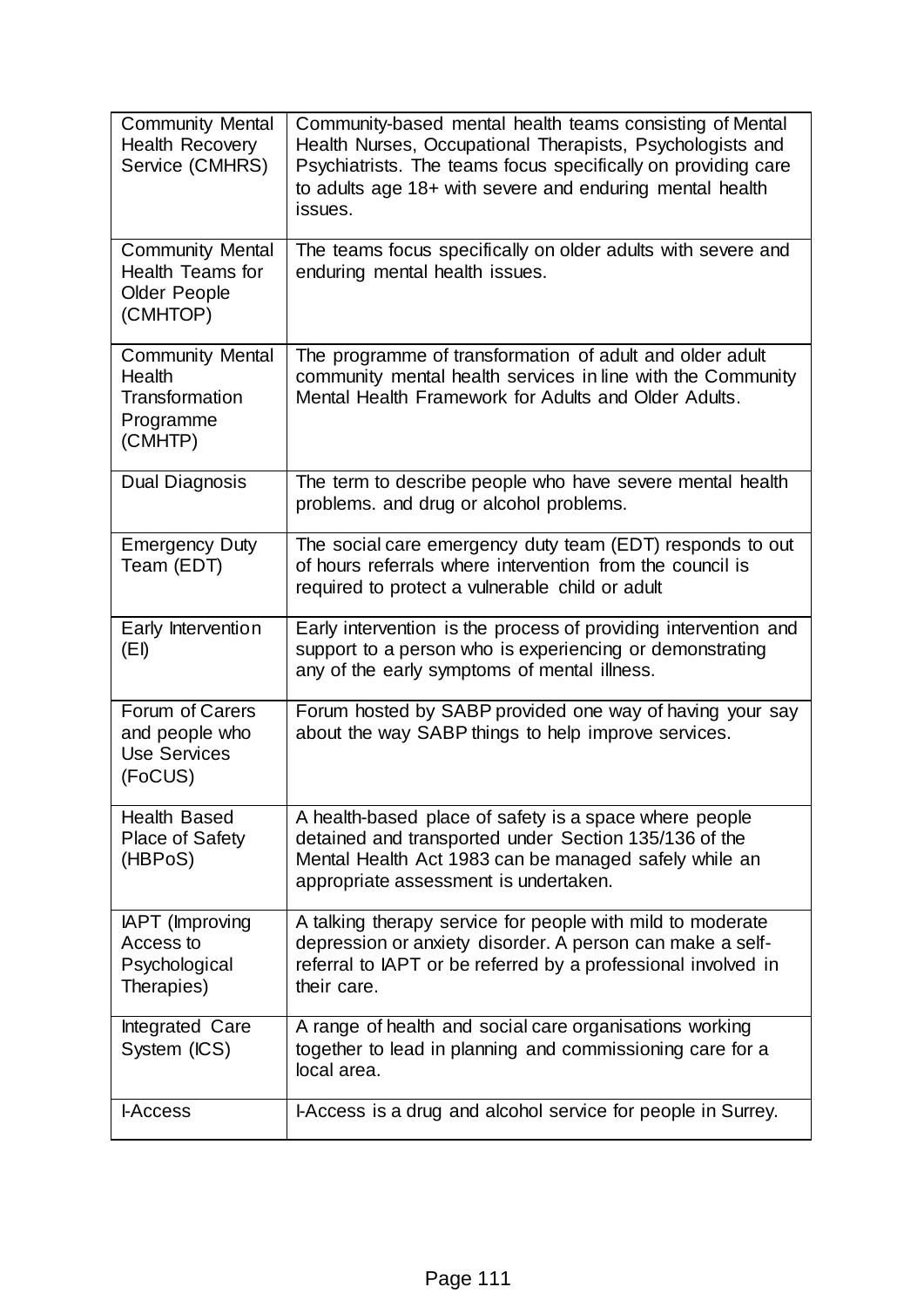| Independent<br><b>Mental Health</b><br>Network (IMHN)       | The Independent Mental Health Network (IMHN) is a<br>membership-led organisation that represents a diverse<br>community of past, current and future users of mental health<br>services, as well as those with lived experience of mental<br>health.                                                                                                                                                                                                                                                                                                                                                                                          |  |  |  |  |  |  |
|-------------------------------------------------------------|----------------------------------------------------------------------------------------------------------------------------------------------------------------------------------------------------------------------------------------------------------------------------------------------------------------------------------------------------------------------------------------------------------------------------------------------------------------------------------------------------------------------------------------------------------------------------------------------------------------------------------------------|--|--|--|--|--|--|
| Long Term Plan<br>(LTP)                                     | The NHS long term plan sets out priorities for how this money<br>will be spent over ten years. The NHS long term plan:<br>defining priorities for the NHS in England over the next<br>decade.                                                                                                                                                                                                                                                                                                                                                                                                                                                |  |  |  |  |  |  |
| <b>Mental Health First</b><br>Aid (MHFA)                    | MHFA is a training course which teaches people how to<br>identify, understand and help someone who may be<br>experiencing a mental health problem or in mental health<br>crisis.                                                                                                                                                                                                                                                                                                                                                                                                                                                             |  |  |  |  |  |  |
| MHICS (Mental<br>Health Integrated<br>Community<br>Service) | MHICS provide the same services as GPimhs described<br>above but are located within the Frimley Integrated Care<br>System.                                                                                                                                                                                                                                                                                                                                                                                                                                                                                                                   |  |  |  |  |  |  |
| <b>Mindworks</b>                                            | The new emotional wellbeing and mental health services for<br>children and young people in Surrey, including the CAMHS<br>service, now known as Intensive Interventions. Mindworks is<br>delivered by an alliance of organisations (NHS and national<br>and local voluntary sector).                                                                                                                                                                                                                                                                                                                                                         |  |  |  |  |  |  |
| <b>Primary Care</b>                                         | Health services based in the community that are often the<br>first point of contact for people with health concerns.<br>Examples include GP surgeries, pharmacies, the local<br>dentists and opticians.                                                                                                                                                                                                                                                                                                                                                                                                                                      |  |  |  |  |  |  |
| <b>Primary Care</b><br>Networks (PCNs)                      | A partnership of GP practices in a local area that share some<br>resources. PCNs build on existing primary care services and<br>enable greater provision of proactive, personalised,<br>coordinated and more integrated health and social care.                                                                                                                                                                                                                                                                                                                                                                                              |  |  |  |  |  |  |
| <b>Reaching Out</b><br>Service                              | The Reaching Out Service, part of Mindworks, supports<br>young people aged 16 to 25 who are isolated and/or<br>vulnerable including:<br>homeless or at risk of homelessness (ages 16 to 25)<br>٠<br>not in education, employment or training (NEET) or at risk<br>٠<br>of this (ages $8$ to $18$ )<br>struggling with drug and alcohol difficulties (ages 16 to 25)<br>٠<br>those 17/18-year-olds needing support to transition from<br>$\bullet$<br><b>Children's Services to Adult Services</b><br>young offenders (ages 10 to 18)<br>$\bullet$<br>and those who are hard to reach and/or difficult to engage<br>with (ages $16$ to $25$ ) |  |  |  |  |  |  |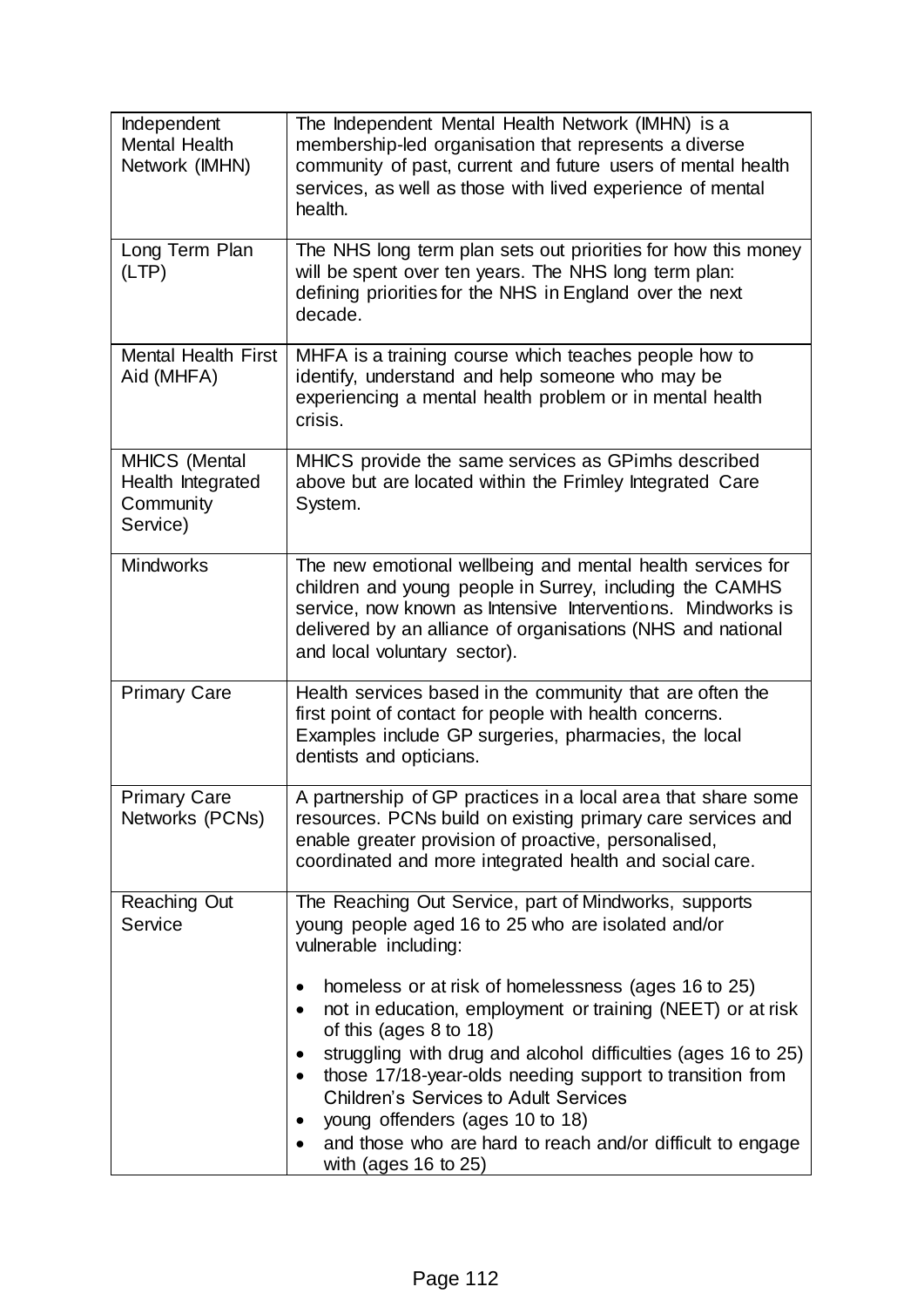| Section 117<br>(S117)                                                      | Free support and help a person is entitled to when they leave<br>hospital (if they have been admitted to hospital under a<br>section 3, 37, 45A, 47 or 48 of the Mental Health Act 1983).                                                                                                                       |  |  |  |  |  |
|----------------------------------------------------------------------------|-----------------------------------------------------------------------------------------------------------------------------------------------------------------------------------------------------------------------------------------------------------------------------------------------------------------|--|--|--|--|--|
| Section 136<br>(S136)                                                      | Part of the Mental Health Act that gives police emergency<br>powers. Police can use these powers if they think someone<br>has a mental disorder, in a public place and needs immediate<br>help. They can take a person to or keep a person in a place<br>of safety, where their mental health will be assessed. |  |  |  |  |  |
| Service User<br>Network (SUN)                                              | SUN is an easy to access community-based service for<br>adults experiencing difficulties with complex emotions often<br>associated with personality disorder. These emotions can<br>affect how a person feels, copes with life and manages<br>relationships.                                                    |  |  |  |  |  |
| <b>SHIPP: Surrey</b><br><b>High Intensity</b><br>Partnership<br>Programme. | Supports people who have severe and enduring mental ill-<br>health and who frequently present to the emergency services<br>such as the police, ambulance and A&E departments.                                                                                                                                   |  |  |  |  |  |
| <b>SPA (Single Point</b><br>of Access)                                     | Freephone NHS helpline signposting to a range of mental<br>health services based on an individual's needs.                                                                                                                                                                                                      |  |  |  |  |  |
| <b>Special Education</b><br>Needs Co-<br>ordinator (SENCo)                 | A SENCo, or Special Educational Needs Co-ordinator, is the<br>school teacher who is responsible for assessing, planning<br>and monitoring the progress of children with special<br>educational needs and disabilities (SEND).                                                                                   |  |  |  |  |  |
| <b>Surrey Minority</b><br><b>Ethnic Forum</b><br>(SMEF)                    | A community organisation set up in 2009 to represent the<br>needs and aspirations of a growing ethnic minority population<br>in Surrey                                                                                                                                                                          |  |  |  |  |  |
| SystmOne (S1)                                                              | Clinical computer system used by SABP.                                                                                                                                                                                                                                                                          |  |  |  |  |  |
| <b>Talking Therapies</b>                                                   | Talking Therapies, also known as IAPT, are psychological<br>treatments for mental and emotional problems like stress,<br>anxiety and depression.                                                                                                                                                                |  |  |  |  |  |
| Trauma Informed<br>Care (TiC)                                              | Trauma-Informed Care understands and considers the<br>pervasive nature of trauma and promotes environments of<br>healing and recovery rather than practices and services that<br>may inadvertently re-traumatize.                                                                                               |  |  |  |  |  |
| <b>VCSE (Voluntary,</b><br>Community and<br>Social Enterprise)             | Voluntary, charitable, and private organisations delivering<br>care or other services.                                                                                                                                                                                                                          |  |  |  |  |  |
| Young Adult<br>Reference Group                                             | A reference group for 16-25-year-olds to present their needs<br>and views, recognising them as an underserved group.                                                                                                                                                                                            |  |  |  |  |  |